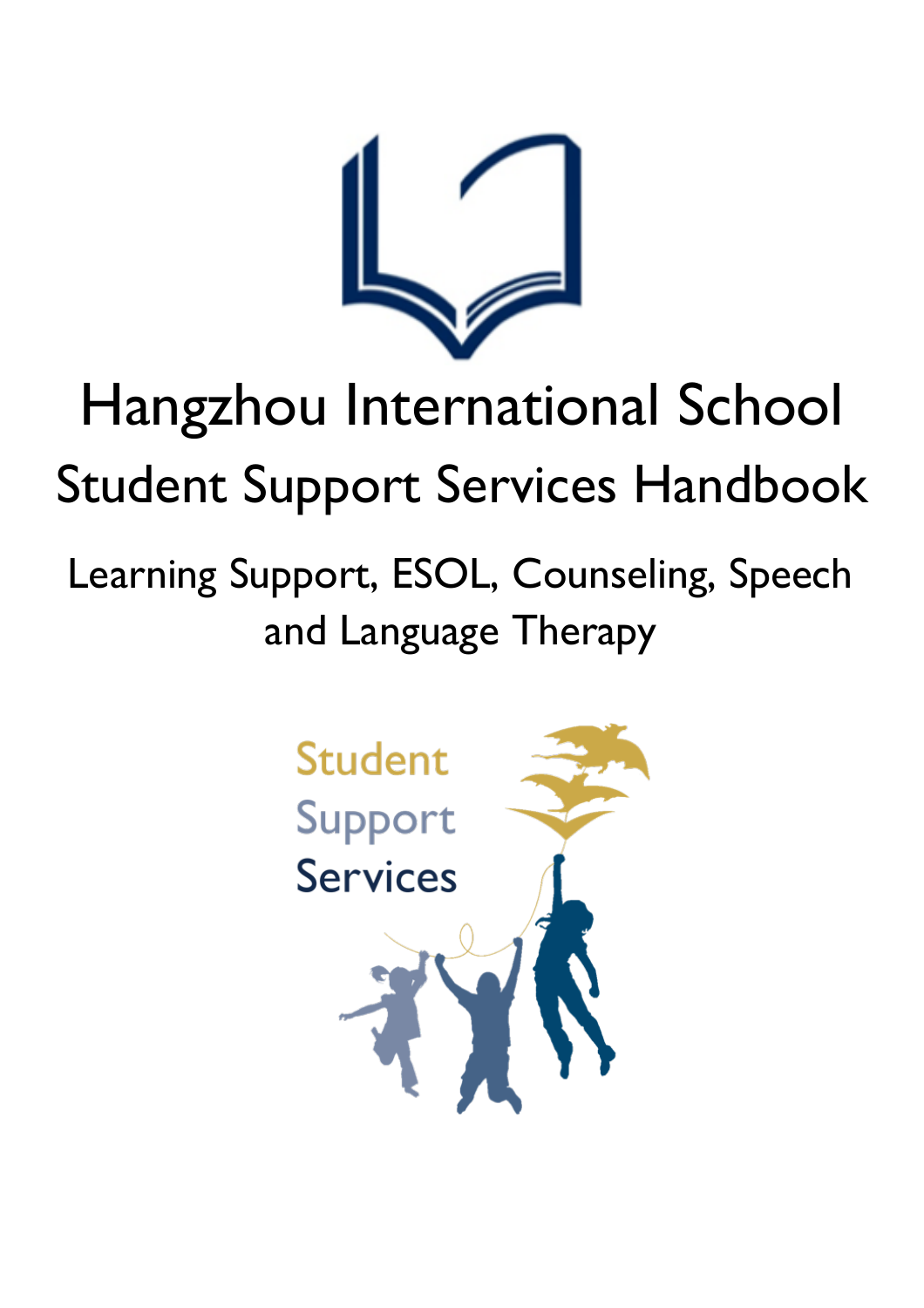# **Table of Contents**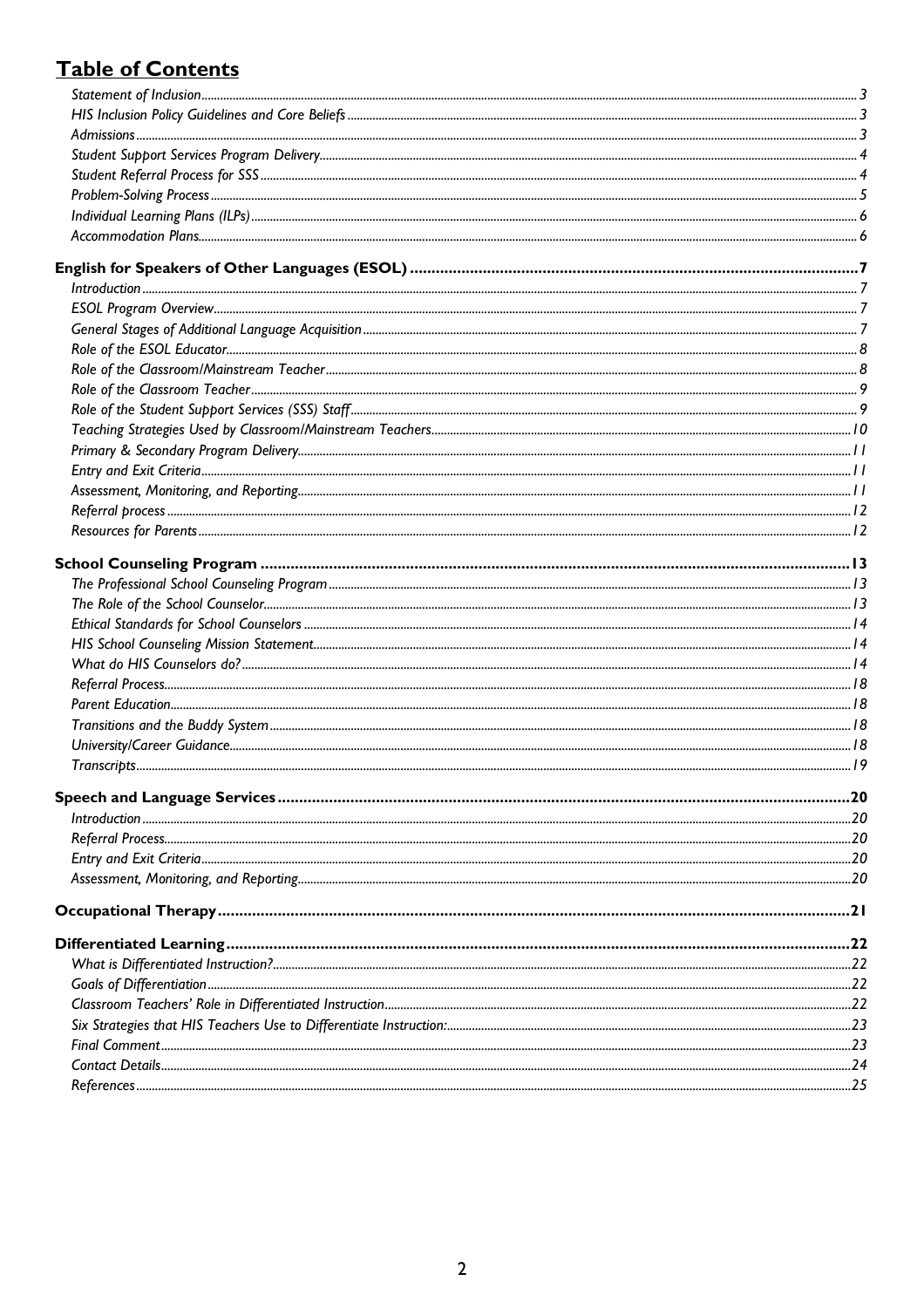## <span id="page-2-0"></span>Statement of Inclusion

*Inclusion* is an ongoing process that aims to increase access and engagement in learning for all students by identifying and removing barriers. (Learning Diversity in the International Baccalaureate Programmes, 2010: p.3)

Hangzhou International School promotes a philosophy of inclusion. In accordance with the IBO philosophy of inclusion, HIS strives:

- to provide a safe and supportive environment for diverse learners.
- to know the whole child and support their academic, social, and personal growth.
- to collaborate to ensure that all HIS programs are accessible to all students.

## <span id="page-2-1"></span>HIS Inclusion Policy Guidelines and Core Beliefs

HIS aims to serve all children of the international community in Hangzhou. At HIS, we believe all students can learn and succeed. We value and respect every student's voice. We believe that collaboration with all stakeholders is fundamental to ensuring student success. We are committed to utilizing evidence-based practices. We embrace and value the diverse nature of our community. We believe in nurturing a safe environment of trust within our community. We believe that students with learning differences should be included in naturally occurring settings and activities with their peers. HIS commits to educating all children to the maximum extent appropriate in the most inclusive setting.

## <span id="page-2-2"></span>Admissions

HIS supports the philosophy of inclusion and serves the educational needs of a diverse community of learners in Hangzhou from a range of cultural and educational backgrounds. Admission is open to students who demonstrate the ability to access and benefit from a challenging, international, English language education in a mainstream environment. HIS is equipped to provide support for a managed number of students, representing a range of learning challenges, and English language learners based on the school's enrollment and resources. HIS does not discriminate on the basis of religion, ethnic or national origin, or gender, or disability.

HIS admits students with Special Educational Needs who are able to access and benefit from the educational program in the most inclusive environment. To ensure optimum student-teacher ratios and service to a high standard, enrollment in Learning Support shall not normally exceed 15% of the enrollment at any grade level.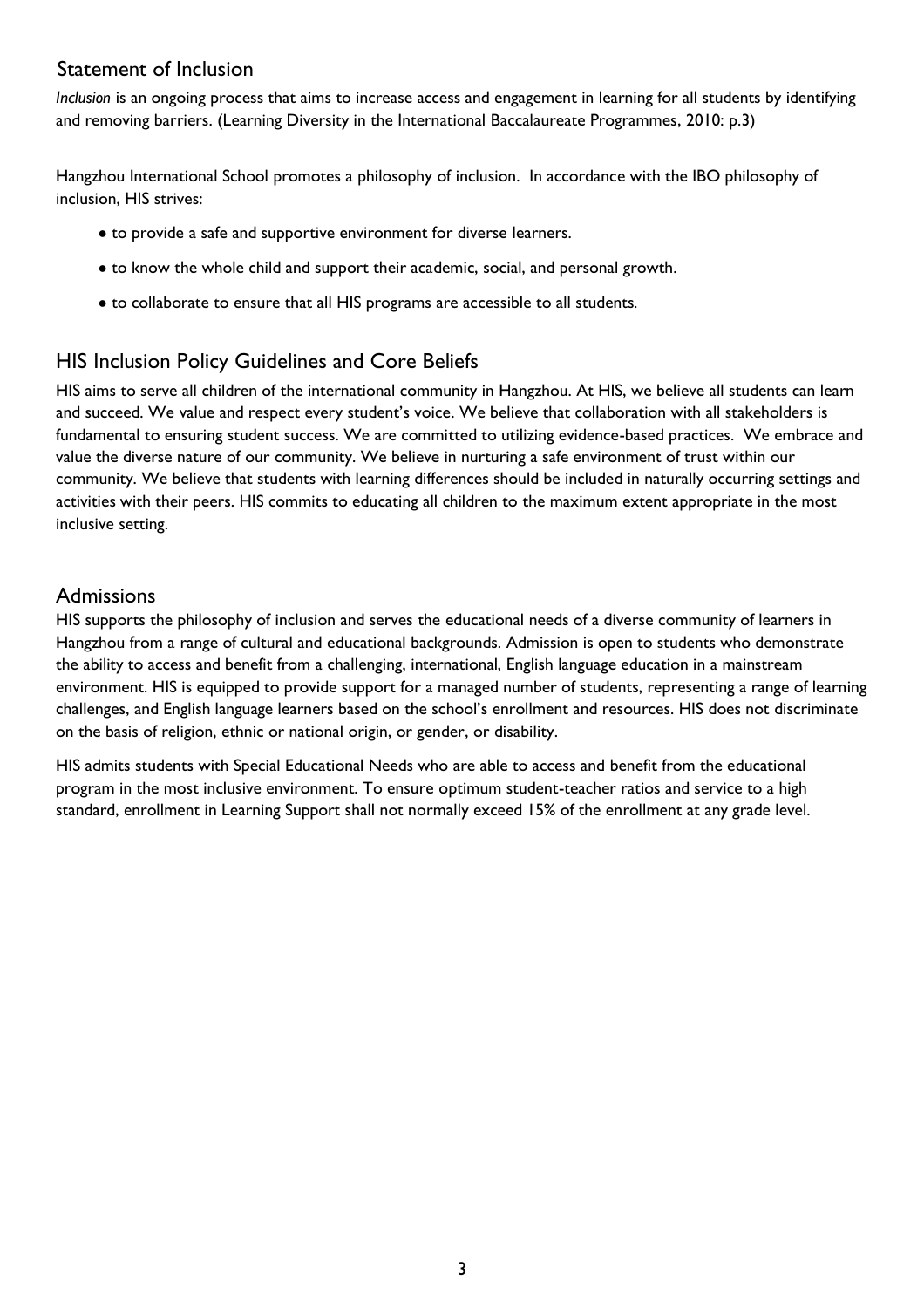## <span id="page-3-0"></span>Student Support Services Program Delivery

In order to formalize the delivery of Student Support Services programming at HIS, we use the response-tointervention model. Implementing this model requires collaboration between classroom teachers and learning support teachers and a strong partnership with parents. Below is a description of the model.



## <span id="page-3-1"></span>Student Referral Process for SSS

When a teacher notices a student with academic, behavioral or social/emotional difficulties in the classroom

- Teachers complete the jot form, conferring with SSS staff, if necessary, about strategies that facilitate the student's success in the classroom.
- If no improvement the teacher completes a SSS referral (SST Student Problem Solving Form) and a problemsolving meeting is held.
- When referral is received SSS teachers or Coordinator will do observations and then meet with SSS staff and teachers to devise a strategy (possible Tier 1 or 2)
- If a Tier 2 service is recommended the student's parents will be contacted prior to the start of the service and the intervention will be implemented for approximately 10-12 weeks with reviews of progress every 4 weeks. (This could be documented in a Student Support Plan.)
- When the student is at Tier 2 and is making progress, the teacher and SSS staff will determine when the student will return to the Tier 1 and parents will be notified. If the student is not making progress, a parent meeting will be scheduled with the student's teachers and SSS staff who have been working with the student to determine the next step to meet the student's needs. The student will continue to receive Tier 2 services until a decision about the next intervention is made.
- An Educational/Psychological (Ed/Psych) assessment may be requested to be completed.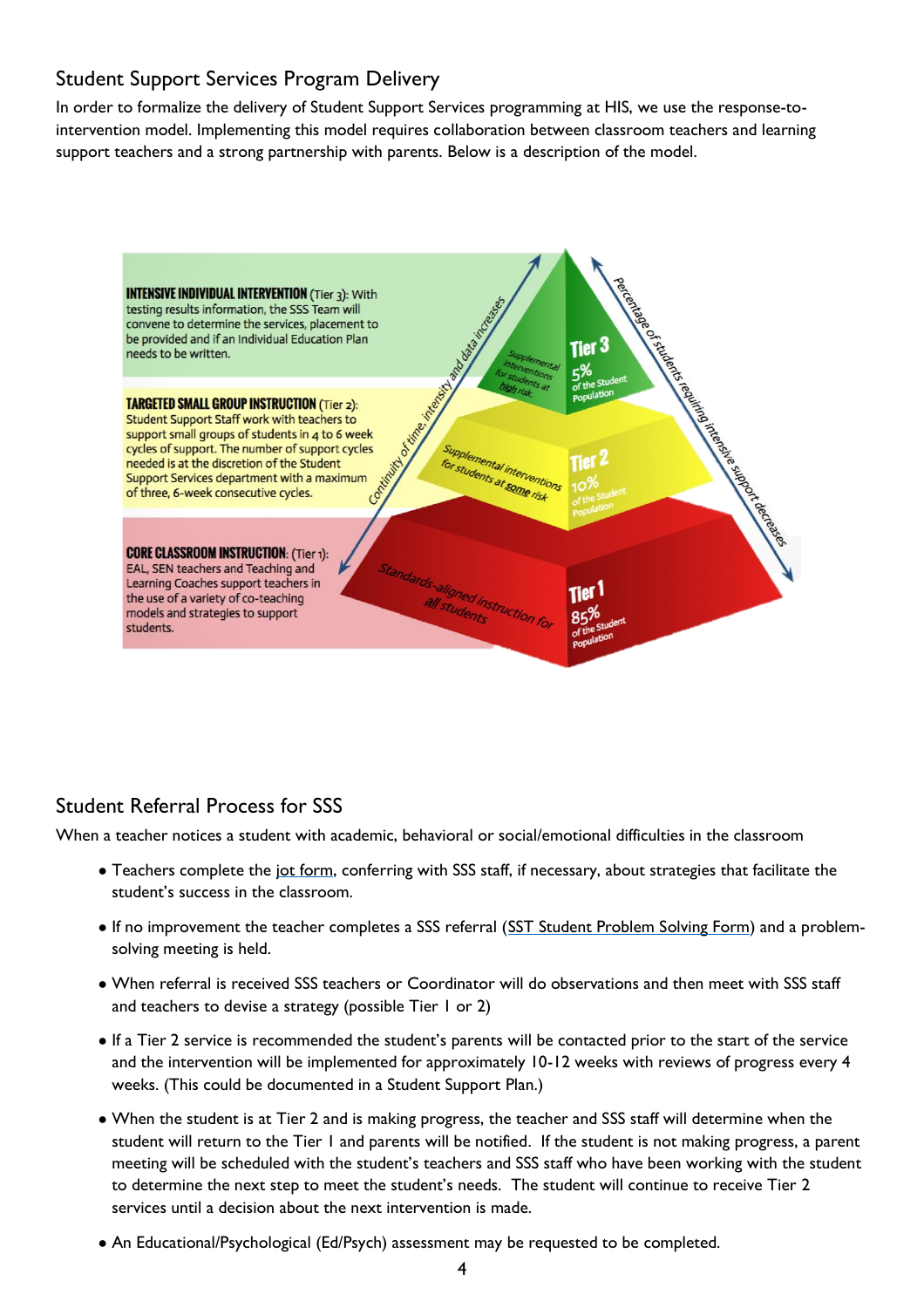- If an Ed/Psych assessment is requested, the school may be able to conduct the assessment. If the student's English skills are at a beginner level, an assessment from an outside provider will be requested at parents' expense.
- Upon receipt of the Ed/Psych results, the Student Team (parents, student (when appropriate), principal, SSS coordinator, teachers and SSS staff involved with the student will review the results and determine the services to be provided which may require writing an Individualized Learning Plan (ILP) and possible Tier 3 support.
- If an ILP is to be written the Student Support Team will convene to write the document which will be reviewed annually.
- An ILP meeting is scheduled with parents, SSS coordinator, designated SSS case manager and the student (when appropriate) to review the ILP draft or Accommodation Plan for acceptance.
- Ed/Psych assessments may need to be repeated every 3 years.

## <span id="page-4-0"></span>Problem-Solving Process

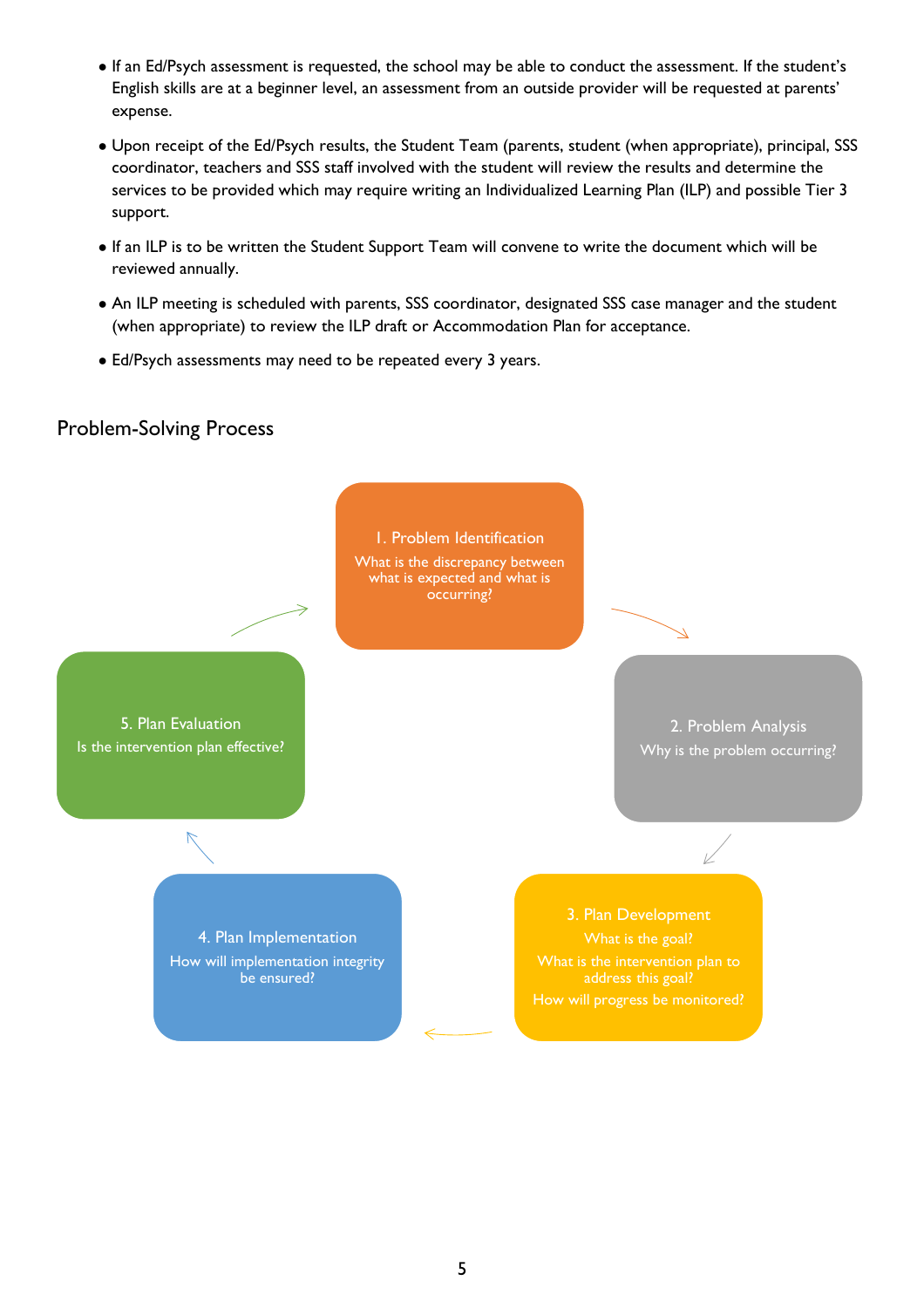## <span id="page-5-0"></span>Individual Learning Plans (ILPs)

Individual Learning Plans are written for all HIS students with formally identified needs. The framework of the ILP covers the following:

- formally identified diagnosis/exceptionality
- the student's present level of performance in the mainstream classroom and how their individual needs affect their classroom performance
- accommodations and /or modifications to be provided within the school setting
- identifies the least restrictive environment for each student
- recommendations for external services as necessary and
- sets measurable goals and objectives for students receiving direct support.

The ILP, and goals are reviewed yearly with teacher, parent and student input.

Students are considered to be eligible for *modifications* to the grade-level curriculum, if supported by formal documentation. The decision to allow a student a modified task is made collaboratively by Learning Support staff and subject teachers. (*Modification* alters what a student is taught and expected to learn.)

## <span id="page-5-1"></span>Accommodation Plans

Accommodation plans change how student learns the material. Accommodations are provided to students with formal documentation supporting specific needs. Recommended accommodations are stated on the student's Accommodation Plan and implemented within the classroom by the subject teacher with the guidance of SSS staff. Accommodations are *not* reflected on the student's report card and do not change the assigned task.

Some common examples of accommodations in use at HIS are:

- extended time
- assistive technology
- preferential seating
- small group setting, for tests etc.
- additional or extended time
- use of translation dictionary
- executive function support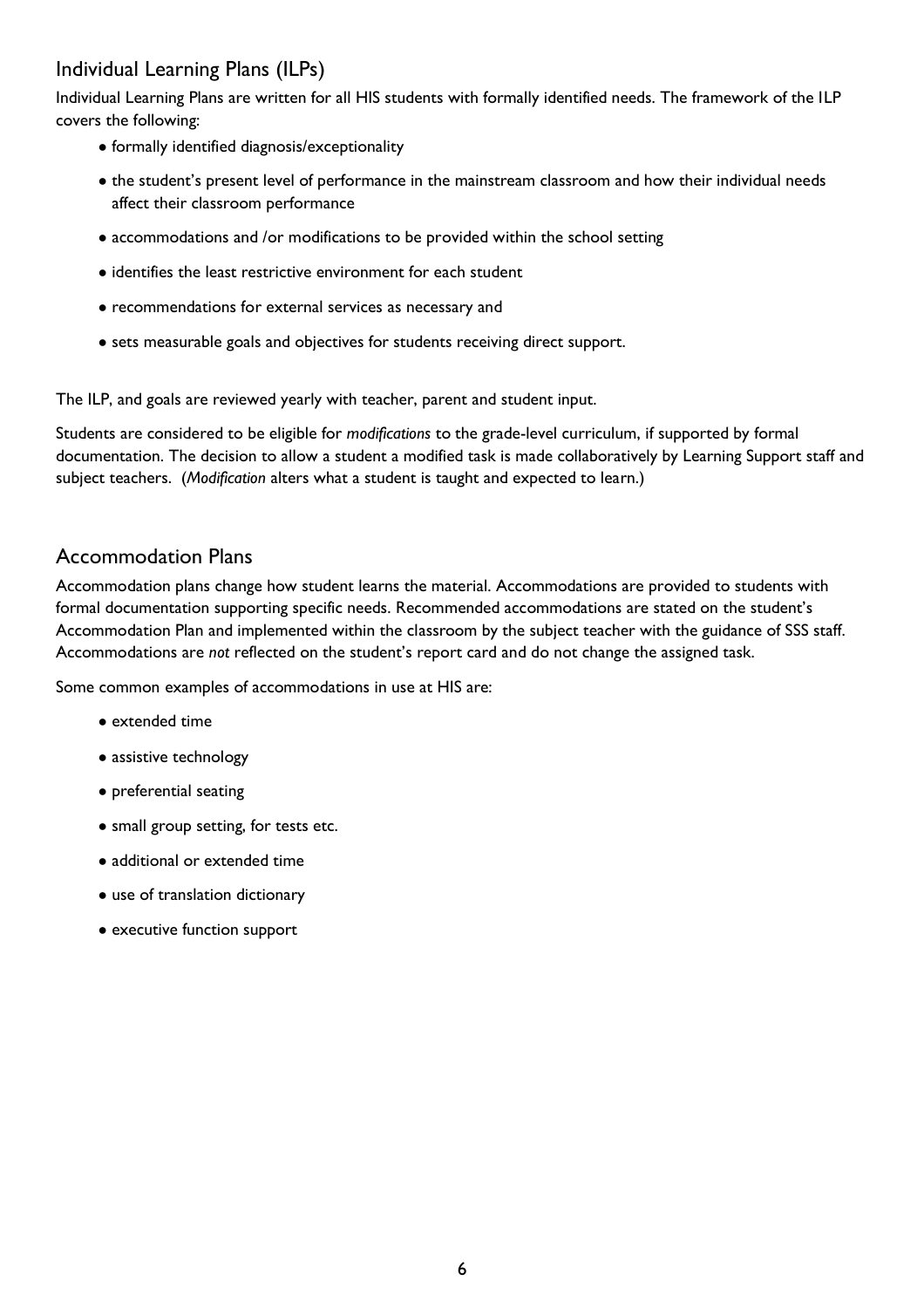# <span id="page-6-0"></span>English for Speakers of Other Languages (ESOL)

## <span id="page-6-1"></span>Introduction

English language learners at HIS are students whose mother tongue is not English and who are becoming multilingual. They are learning English and using English to learn in all their classes.

Above all, language learning is a collaborative and social process that takes place most effectively in situations where the context is authentic and meaningful. The best place for this to happen is within the mainstream classrooms where students can use the content of the curriculum as the "vehicle" for acquiring language.

All students at HIS develop their English through being immersed in the full academic program of the school. They learn the academic language of their subjects in their classes and the social elements of language through interacting with their peers. Beginning and progressing ESOL students benefit from an individualized program of language support designed to meet their academic needs, while participating in their academic classes as much as possible. Students receive direct and indirect support from ESOL specialists and mainstream teachers.

ESOL falls under the umbrella of Student Support Services and includes both a Primary and a Secondary division.

## <span id="page-6-2"></span>ESOL Program Overview

English is the language of instruction at Hangzhou International School, therefore developing competence in the English language is crucial to students' success in all sections of the school. The ESOL program is designed to address the needs of students from non-English speaking backgrounds who are still in the process of developing interpersonal and academic English language skills. The goal of the program is to equip students with the English language skills necessary to operate independently within the general classroom at a level that reflects their age and ability.

Students learning English receive support and specialized instruction in English language acquisition from qualified ESOL staff on a regular basis. They also receive differentiated support within their grade level and subject area classes from their teachers, including ESOL staff. This service model is consistent in both the Primary and Secondary Schools.

## <span id="page-6-3"></span>General Stages of Additional Language Acquisition

Many factors can affect the acquisition of another language, such as age, previous exposure to the additional language, confidence, motivation and linguistic and cognitive development in the student's first language.

Language learners generally progress through similar stages, but the amount of time spent in each stage varies (Krashen, 1983).

Beginning language learners usually experience a 'silent period.' Even students who have some experience in English may go through a silent period if it is their first time in an English-speaking school. This period can last from 10 hours to six months. During this time, they learn mostly by listening and watching others, and they may point, gesture or draw to show their understanding.

The learner then moves on to the 'early production stage' where they speak using one or two words or give 'yes' or 'no' answers. This stage can last an additional six months beyond the silent period. The next stage, the 'speech emergence stage,' can last up to another year. Students begin to use dialogue, ask questions and participate in discussions using simple sentences. They are able to demonstrate basic understanding in speaking and writing, although their language may be limited in vocabulary and contain grammatical errors.

At the next stage, students develop Basic Interpersonal Communication Skills (BICS). BICS are social and conversational language skills used when speaking. It is the language used in face-to-face communication and when the interactions have a lot of contextual support.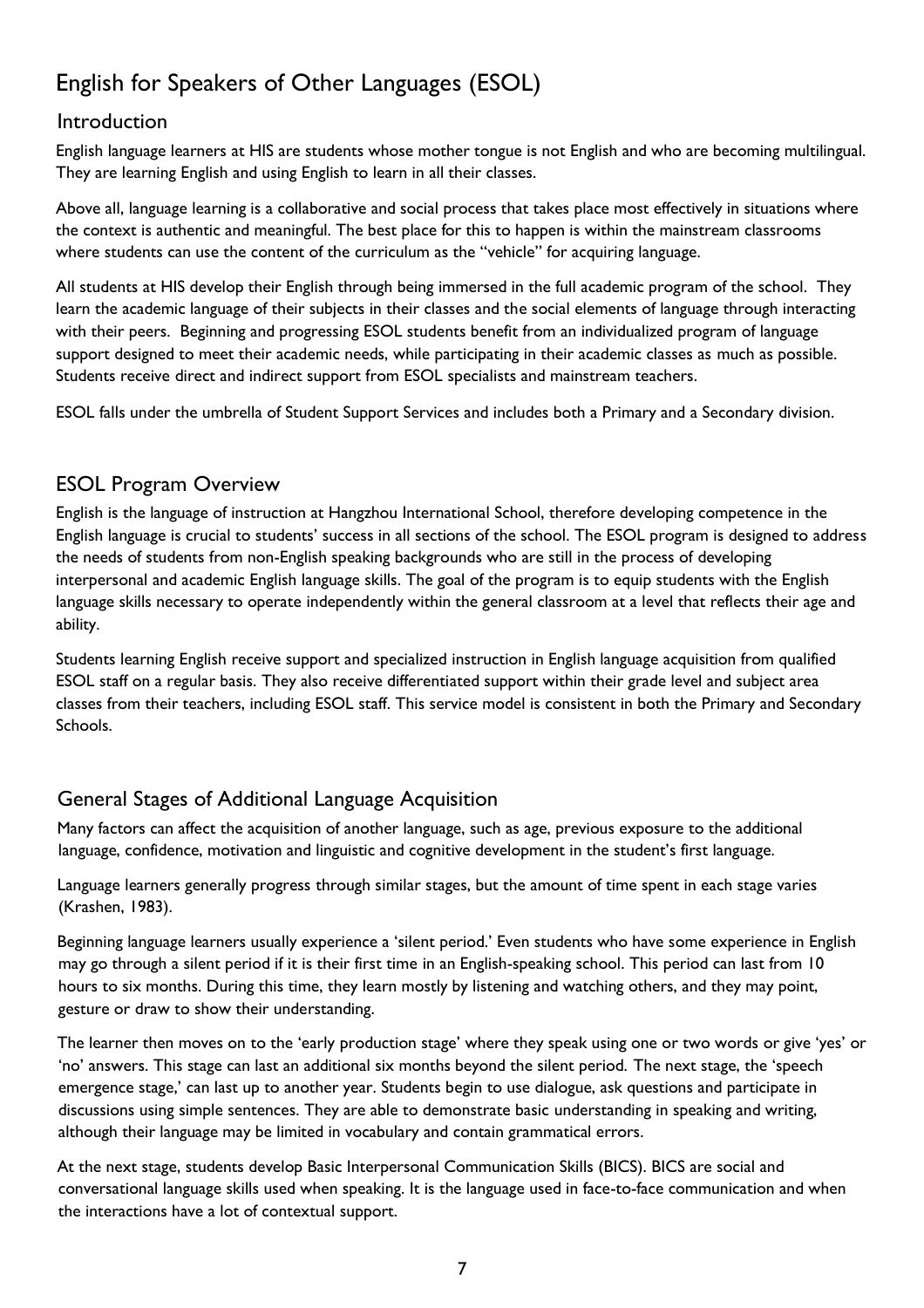For students to be successful in school, they must also develop their Cognitive Academic Language Proficiency (CALP). This is the language required in the academic classroom. This type of language is much more demanding for students to understand and produce. It often lacks contextual support, includes abstract concepts and requires a great deal of cultural and linguistic knowledge in order to be fully understood.

Jim Cummins, a prominent ESOL and bilingual researcher, developed the terms "BICS" and "CALP." Cummins found that while most students acquired BICS in about two years, they typically required five to seven years to develop CALP. Quite often, ESOL students are thought to be 'proficient' because their level of English in day-to-day interactions (BICS) is quite good. HIS provides an ESOL support program for students in grades 1-10.

When considering admission to the school and eligibility for the ESOL program, a student's mother tongue proficiency, previous academic history, motivation and study habits are also considered. It is, therefore, imperative that we receive accurate, up-to-date school records that *must be translated into English.* 

## <span id="page-7-0"></span>Role of the ESOL Educator

ESOL students who are new to HIS often find the new language challenging. In addition, they often face other obstacles, such as a new culture, possibly a new climate, and new peers and teachers. Apart from teaching English, the ESOL teacher acts as a cultural guide for ESOL students, to facilitate their transition.

ESOL teachers also act as an advocate and confidant.

ESOL classes are smaller and more intimate than the regular classroom environment, which provides a secure space where new language is acquired, and students can take risks in a safe environment. ESOL teachers work in collaboration with classroom teachers to support students in developing their English language proficiency with the aim of increasing independent access to the curriculum. The ESOL teacher's role includes:

- acting as a liaison between students, parents and faculty
- providing support for all ESOL students in the program, especially those who are new to the school and/or totally new to English
- providing direct language support for ESOL students in the program with the aim of developing their language competence and skills needed to access the grade level curriculum
- regularly assessing and monitoring all ESOL students in consultation with mainstream subject teachers
- reviewing progress and writing a report card narrative for each ESOL student in the program
- consulting with and gathering information from all class and subject teachers to identify ESOL students in the program who may be ready for transition from the program; and holding a transition meeting when appropriate
- monitoring transitioned students with the aim of ensuring that they maintain their progress within the grade level curriculum
- providing support for subject/classroom teachers to ensure that each student's needs are being addressed in the classroom
- providing support for the parents of ESOL students with information and advice about ESOL and the ESOL program

### <span id="page-7-1"></span>Role of the Classroom/Mainstream Teacher

• value and acknowledge a student's cultural background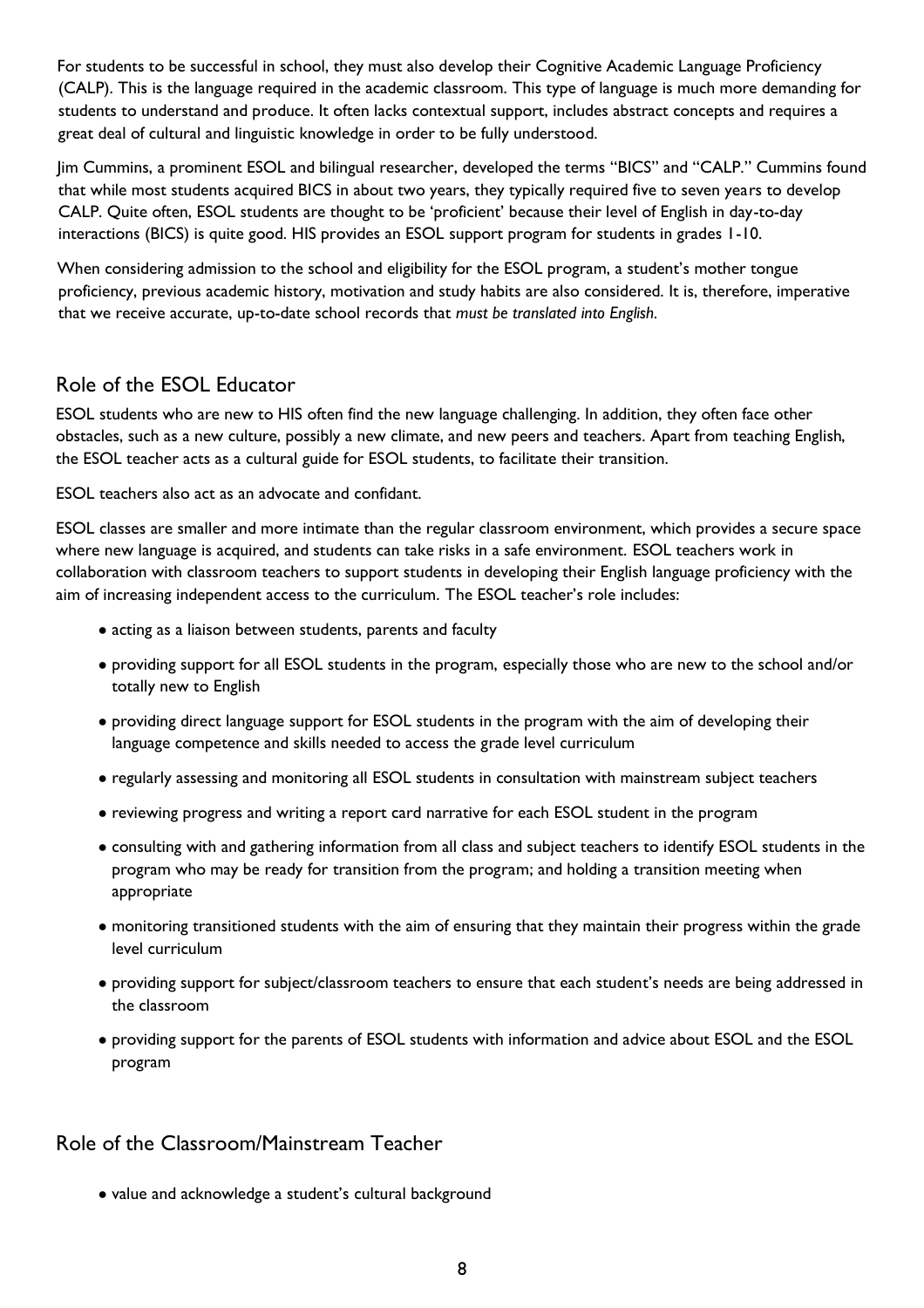- provide opportunities to practice new language and new language skills before being required to use them independently
- differentiate instruction, content, product, or process, to meet individual student needs
- design assessments that assess both content and language objectives
- communicate high expectations
- complete formal ESOL evaluations for the ESOL students they teach
- attend meetings regarding ESOL students as required
- provide examples of work to support the review process

## <span id="page-8-0"></span>Role of the Classroom Teacher

The classroom or subject teacher is the primary contact with each student. In order to ensure the best chance of a successful school experience the classroom teacher's role includes the following:

- work in collaboration with the student support services staff.
- focus on differentiating instruction to meet the learning needs of struggling learners who need additional support.
- ensure a safe environment for the student both emotionally and environmentally (seating, pace, groupings, light, distracting factors etc).
- use the Individual Learning Plan (ILP) and/or Accommodation Plan as a guide for student instruction.
- attend meetings (when applicable) and provide student progress reports to SSS staff.

## <span id="page-8-1"></span>Role of the Student Support Services (SSS) Staff

The SSS Staff work in collaboration with classroom teachers to support students with needs that aims to increase independent access to the curriculum. The SSS Staff's role includes:

- directing interventions for students at Tier III with the aim to increase independent success and maximum growth within the curriculum.
- advocating for students, educate students, parents and teachers about student's educational summary and encourage student self-advocacy
- supporting subject/classroom teachers to ensure students' needs are being addressed in the classroom.
- guiding the process towards a formal identification of SEN as needed for students who are newly referred by teachers or parents.
- communicating to the parents' student progress and strategies to bridge the home/school connection.
- creating of Individual Learning Plans (ILPs) and support for the creation of Accommodation Plan that clearly documents student needs, goals, timeframe and measures of success.
- communicating information from the Individual Learning Plans (ILPs) to subject/classroom teachers, administrators, parents and students.
- meeting regularly with teachers, parents and administration to monitor, adjust and revise plans as needed.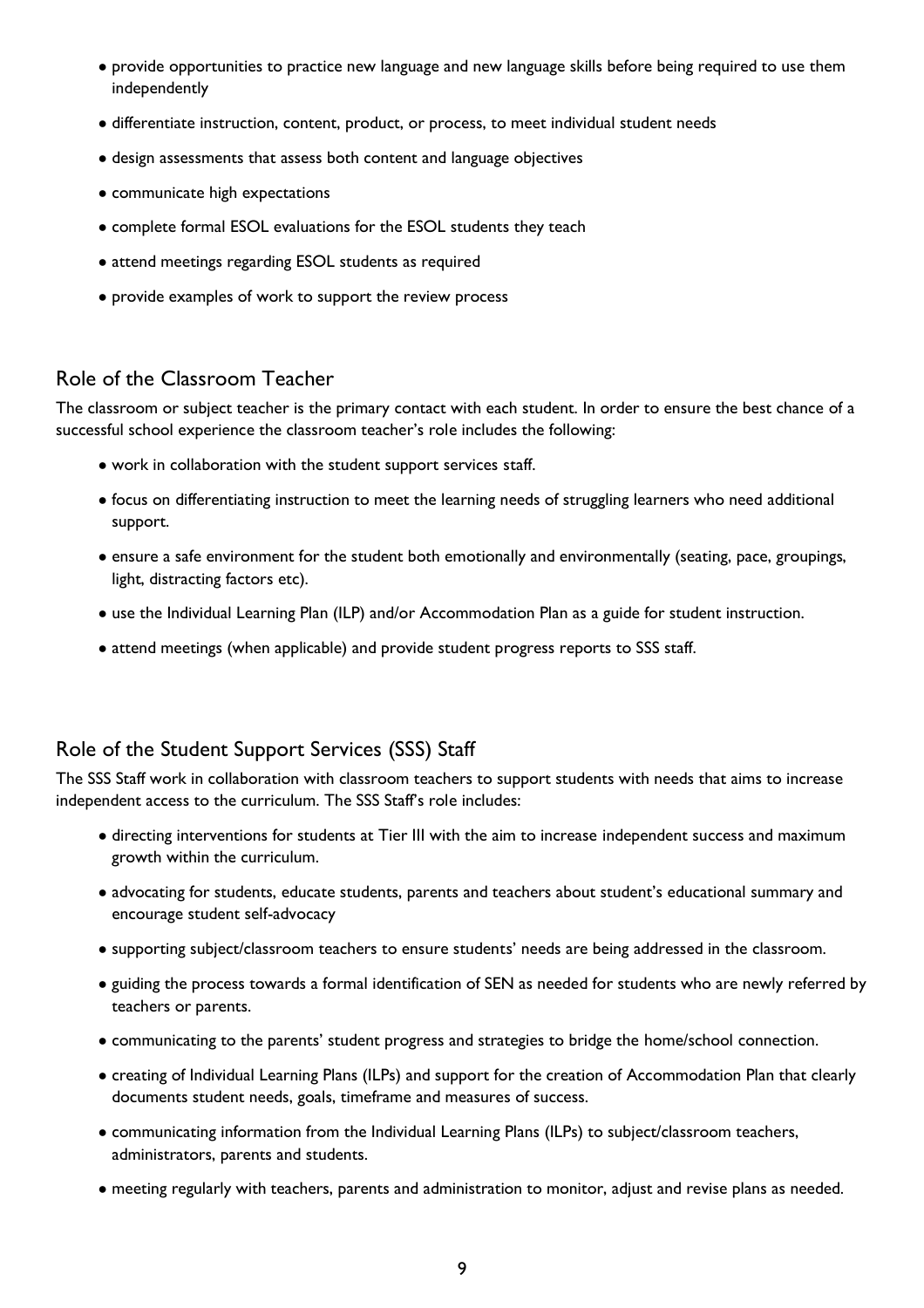## <span id="page-9-0"></span>Teaching Strategies Used by Classroom/Mainstream Teachers

Differentiating instruction includes the use of modifications, accommodations or scaffolds in order to meet individual student's needs. Below is a table that describes the types of support that are given at each level of ESOL proficiency. As students develop higher proficiency, fewer supports are required. These are to be used as a general guideline only, as students may be at different levels in different subject or skill areas.

| <b>Level of proficiency</b> | <b>Modifications</b>                                       | <b>Accommodations</b> | <b>Scaffolds</b> |
|-----------------------------|------------------------------------------------------------|-----------------------|------------------|
| <b>Entering</b>             | X                                                          | X                     | X                |
| <b>Beginning</b>            | Х                                                          | X                     | X                |
| Developing                  |                                                            | X                     | X                |
| <b>Expanding</b>            | Monitored. Support provided if required for certain tasks. |                       |                  |
| <b>Bridging</b>             | Monitored. Support provided if required for certain tasks. |                       |                  |
| Reaching                    | Monitored.                                                 |                       |                  |

For the purpose of establishing a common language of supportive strategies, the following definitions will be used:

#### Modifications:

Changes or alterations to a task, assignment or teaching method to make it more appropriate for an individual learner:

- Reducing linguistic demands of tasks
- Alternative assessments (creating notes or lists instead of writing an essay)
- Modified grading
- Modified or alternative texts
- Separate instruction of content by ESOL teacher

#### Accommodations:

Allowances or adjustments made according to a student's needs. Students use the same materials and complete the same task, but with support:

- Allowing more time to complete tasks
- Sitting next to a peer who speaks the same language
- Prior teaching of test vocabulary/language by ESOL teacher
- Prior viewing of a video or a book
- ESOL teacher support to complete tasks
- Supplying word banks for tests
- Providing outlines or key vocabulary prior to lesson
- Use of a dictionary/translator during test

#### Scaffolds:

Structured supports that allow students to accomplish more complex tasks than they could do on their own:

● Using graphic organizers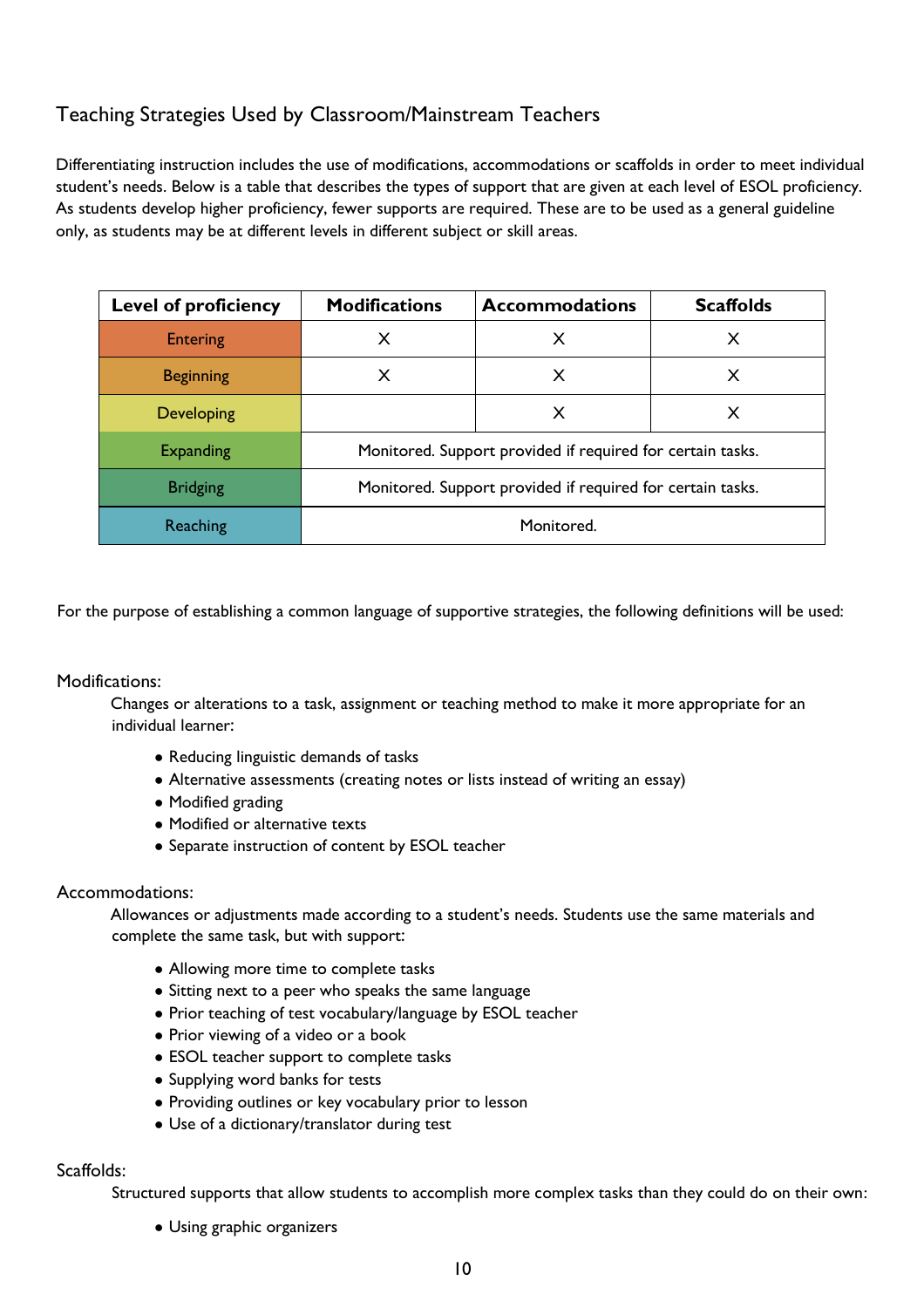- Using pre-reading strategies to create context for understanding
- Breaking down tasks step-by-step
- Analyzing and modeling schematic and linguistic features, purpose and audience of expected text types
- Jointly (pairs, groups, class) practicing/completing a skill/task before doing it independently

## <span id="page-10-0"></span>Primary & Secondary Program Delivery

According to individual language needs, students may be 'pulled out' of homeroom or core classes to receive English language instruction by the ESOL specialist teacher. The ESOL teacher may also 'push in' to the core classroom to provide support.

The focus of ESOL support can include:

- teaching Basic Interpersonal Communication Skills (BICS) used to navigate social situations.
- developing Cognitive Academic Language Proficiency skills (CALP) to helping strengthen understanding of core subject concepts.
- teaching and reviewing the concepts needed to access the PYP and MYP curriculums.

The number of times the ESOL teacher provides support to a student is determined by their English language level and individual need. This ESOL support may be provided in a 'pull out' or 'push in' model as needed.

## <span id="page-10-1"></span>Entry and Exit Criteria

A review of each ESOL student's placement in the ESOL program is conducted at the end of each semester by the Student Support Services team.

The Student Support Services Coordinator calls an ESOL Student Review Meeting with specialists and teachers to discuss the following:

- Formative and summative assessments, including class work and WIDA scores
- Confidential teacher evaluations
- Examples of work from student's file
- Examples of work from class, subject and specialist teachers

In the event of a review that leads to a recommendation to transition from the ESOL program, parents, teachers and students will meet to finalize the placement recommendation.

It is crucial that exited students continue to develop their English language knowledge and skills to keep up with grade level and subject expectations. In order to ensure that exited students successfully transition from ESOL, performance will be monitored weekly for the first six weeks and then monthly for the next six months in both Primary and Secondary. If progress falters, a student may be readmitted to the ESOL program.

## <span id="page-10-2"></span>Assessment, Monitoring, and Reporting

The assessment and monitoring of student progress is an important part of the ESOL program. Each student's progress is regularly reviewed to determine an appropriate level of support.

HIS ESOL specialists use data to monitor student progress: formative assessments (anecdotal records and examples of work), writing samples provided by the classroom teachers, Fountas and Pinnell reading level results, NWEA MAP scores, and WIDA English language assessments. ESOL specialists also review summative assessments and report card narratives from classroom teachers to monitor ESOL students.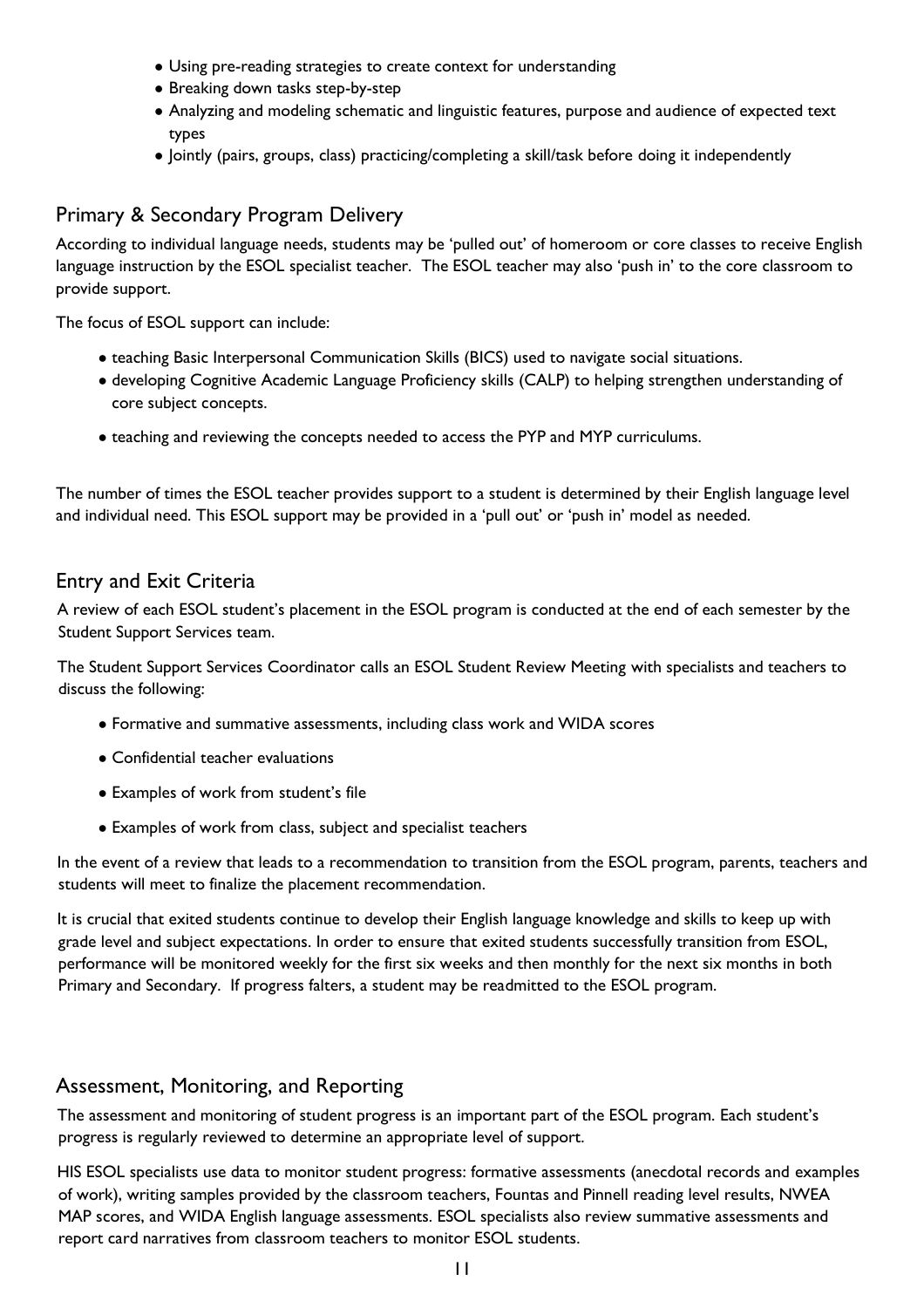## <span id="page-11-0"></span>Referral process

Students can be referred to the Student Support Services department through the classroom teacher, parent, specialist teacher or as a self-referral. The ESOL specialists compile diagnostic and baseline information for the student. The ESOL specialist, classroom teacher(s), and parents will meet to discuss an appropriate support plan for the individual student.

## <span id="page-11-1"></span>Resources for Parents

[The Bilingual Family Newsletter](http://www.bilingualfamilynewsletter.com/archives.php) - A quarterly publication designed to help families raising a bi- or multi-lingual child. It ceased publication in 2010 but archived editions can be accessed at the link.

[Frankfurt International School](http://esl.fis.edu/parents/) - FIS's ESL website was created for parents who want to know how they can help their children learn English. It contains information relevant to the parents of EAL students at AISL.

[Bilingualism in the Home](http://www.scribd.com/doc/13297158/Effects-of-Bilingualism) - Adapted from an article by Jim Cummins, this article includes information and advice for parents on bilingualism and learning and the importance of the mother tongue.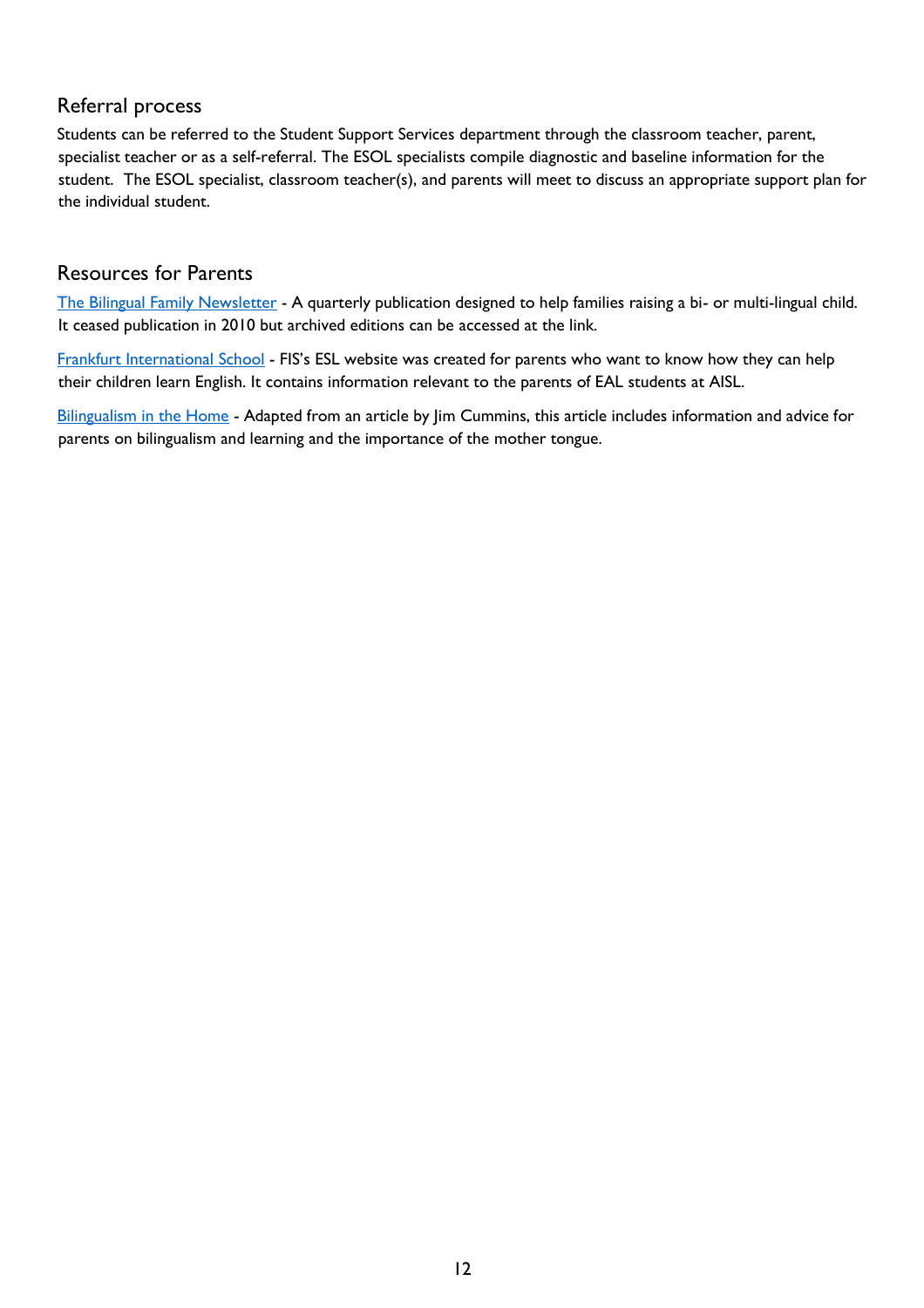# <span id="page-12-0"></span>School Counseling Program

## Introduction

The overall aim of the School Counseling Program at HIS is to promote and enhance the development of the whole student. The Program is an integral part of the Student Support Services Department of the School.

The program blends the American School Counselor Association's (ASCA) National Model (which is comprehensive in scope, preventative in design, developmental in nature) and the International Model for School Counseling Programs (which adds the necessary requirement for working with an international and Third Culture Kid population). There is a significant focus on the pastoral care component of counseling. In addition, the school counseling program supports the vision of HIS by promoting and enhancing the learning process for all students through the integration of counseling standards within the domains: academic, career, and personal/social development. The emphasis is for all students to realize academic, personal, social, and emotional success during their time at HIS. The counseling department aims to foster healthy self-esteem and self-awareness, as well as a sense of responsibility to self and others. The goal is that, as a result of education at HIS, students will not only have a firm foundation in knowledge and theory, but they will also have learned the importance of being active lifelong learners and respectful, compassionate citizens of the world.

HIS is fortunate to currently have two school counselors who are also trained school psychologists as well as 2 parttime college counselors.

## <span id="page-12-1"></span>The Professional School Counseling Program

A Professional School Counseling Program is:

- Designed to ensure that every student benefits from the program.
- An integral part of the educational program, implemented by qualified school counselors.
- Comprehensive in scope, preventive in design, developmental in nature, and focuses on personal/social, academic, and career development.
- Conducted in collaboration with teachers, administrators, parents/guardians, and other support service professionals in order to meet student needs.
- Engaged in on-going evaluation to assess effectiveness and meet the needs of the students.
- Sensitive to the unique needs of an international, transient population.

## <span id="page-12-2"></span>The Role of the School Counselor

HIS endorses the Professional School Counselor Role Statement of the American School Counselor Association (ASCA, 2004b). In addition, HIS follows the framework contained in the International School Model (Fezler and Brown, 2011).

The professional school counselor has special qualifications and skills to address students' academic, personal/social, academic, and career development needs.

The professional school counselor:

- Serves a crucial role in maximizing student achievement as well as personal/social and career development.
- Incorporates leadership, advocacy and collaboration in the educational setting.
- Promotes equity and access to opportunities and educational experiences for all students to maximize their post-HIS options.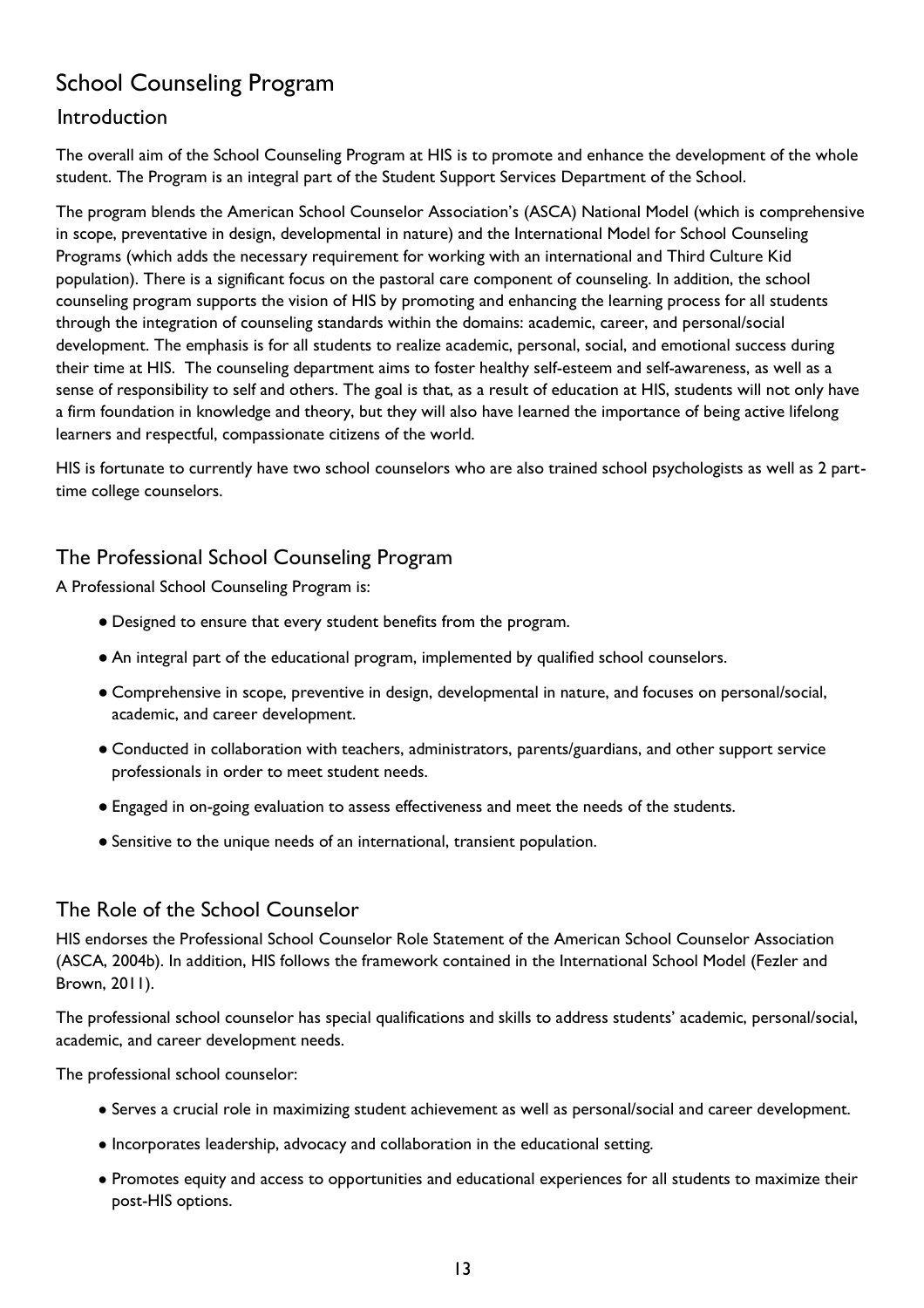- Supports a safe learning environment and works to safeguard the human rights of all members of the school community.
- Collaborates with other stakeholders to promote student achievement and development.
- Addresses the needs of all students through prevention and intervention programs that are part of a comprehensive school counseling program.
- Works to ensure all students' dignity and culture (including: race, ethnicity, gender, abilities, sexual orientation, home language, religion, socio-economic status) are respected and valued.
- Proactively serves as an advocate for all students.
- Helps to create a welcoming, inclusive school climate.
- Develops core competencies to address the unique cultural needs of the students (i.e., promoting inclusive language and cultural recognition, becoming knowledgeable with respect to cultural bias in testing, etc.)

## <span id="page-13-0"></span>Ethical Standards for School Counselors

ASCA has developed a document entitled 'Ethical Standards for School Counselors' (Appendix 1) which specifies the principles of ethical behavior necessary to maintain the high standards of integrity, leadership and professionalism among its members. These standards clarify the common ethical responsibilities held by school counseling professionals and serve to inform stakeholders of acceptable counselor practices and expected professional behavior.

At HIS, the counselors:

- Follow the ethical standards set forth by ASCA
- Follow the HIS Child Protection Policy
- Are versed on Chinese laws as they pertain to abuse issues
- Adhere to the Student Record Guidelines

## <span id="page-13-1"></span>HIS School Counseling Mission Statement

The mission of the HIS school counseling program aligns with the school vision:

*The HIS Mission is to provide international learners with opportunities to pursue academic and personal excellence within a caring community.* 

The mission of the HIS counseling program is to facilitate each student's personal, social, academic and career development through the delivery of a comprehensive and developmental approach to guidance activities and personal counseling. This is a collaborative effort between the home, school and community aimed at fostering in students: personal responsibility, emotional intelligence, and flexibility in an ever-changing world as they work towards becoming confident, well-adjusted, and culturally sensitive global citizens.

## <span id="page-13-2"></span>What do HIS Counselors do?

**Counseling** 

School counselors are available to provide 'brief counseling' to students. School counselors have large caseloads and have limited time to provide individual counseling services to students and families.

Typically, counselors spend about one hour with an individual student or with a small group of students during the school day and sometimes a little longer when parents are involved. Given this reality, HIS school counselors use an approach often referred to as 'Brief Counseling' when providing counseling services to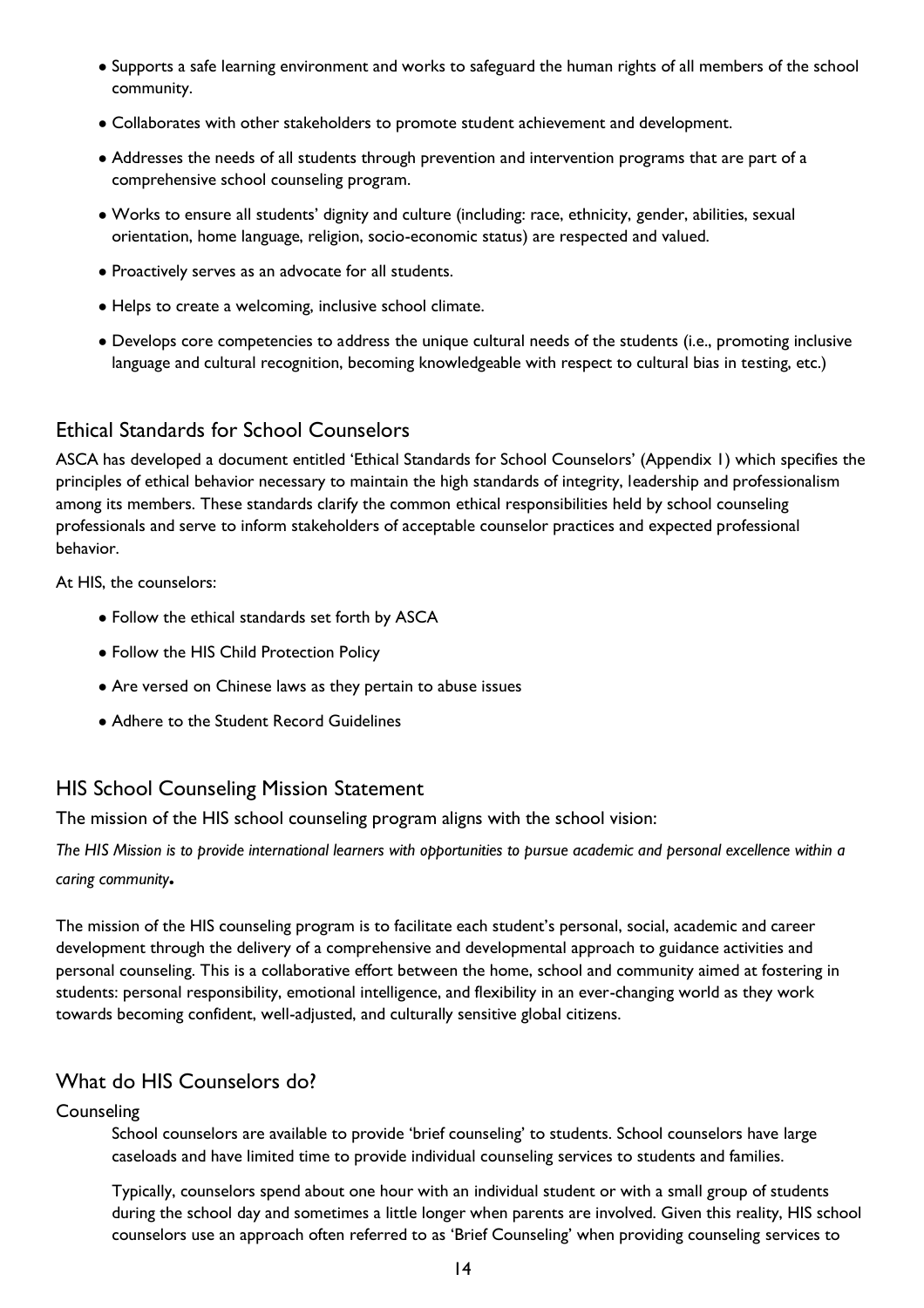individual students and families. This approach is solution-focused, rather than problem-focused, and is designed to resolve current issues and concerns. The following principles guide the brief counseling approach:

- The major task of counseling is to help the student to think and act differently.
- The problem is redirected towards solutions that already exist.
- Only small change is necessary because change, no matter how small, creates the context for further change.
- Goals are framed in positive terms with the expectation for change.

If a counselor feels that brief counseling is not sufficient to meet a student's needs, then the counselor may make a referral to an external professional after consulting with the student's parent or guardian. Due to the transient nature of the Hangzhou community, the list of qualified child and adolescent service providers is continually changing. Counselors maintain the most up-to-date list. The school works in cooperation with the wider community to update the database of available psychiatric and psychological professionals.

#### **Individual Counseling**

The school counselor understands and utilizes a variety of individual counseling strategies and provides appropriate referral services. At HIS counselors:

- Understand the individual needs of students.
- Assess the needs, and develops a plan of action, to best assist the student.
- Provide individual support as needed.
- Refer to appropriate community resources as needed.

#### **Group Counseling**

The school counselor understands and implements principles of group counseling in the school setting. Counselors at HIS believe in the benefits that group counseling can provide and will provide group counseling should the need arise to address problems specific to the group of identified students.

#### Academic Development

The school counselor understands the learning process and the academic environment and develops programs and interventions that promote the achievement of all students. At HIS counselors:

- Consult with teachers, administrators, and parents concerning the academic needs of students.
- Consult with Student Support Services Department members to ensure that students with special needs are being supported appropriately.
- Consult with the IB DP Coordinator, teachers, students and parents to ensure proper placement so that all students will have the appropriate classes for tertiary education.
- Provide support to students to allow for academic success.

#### Career Development

The school counselor is knowledgeable about the world of work, career theories, and related life processes, and develops programs and interventions to promote the career development of all students. At HIS counselors:

● Administer career, interest, and personality assessments.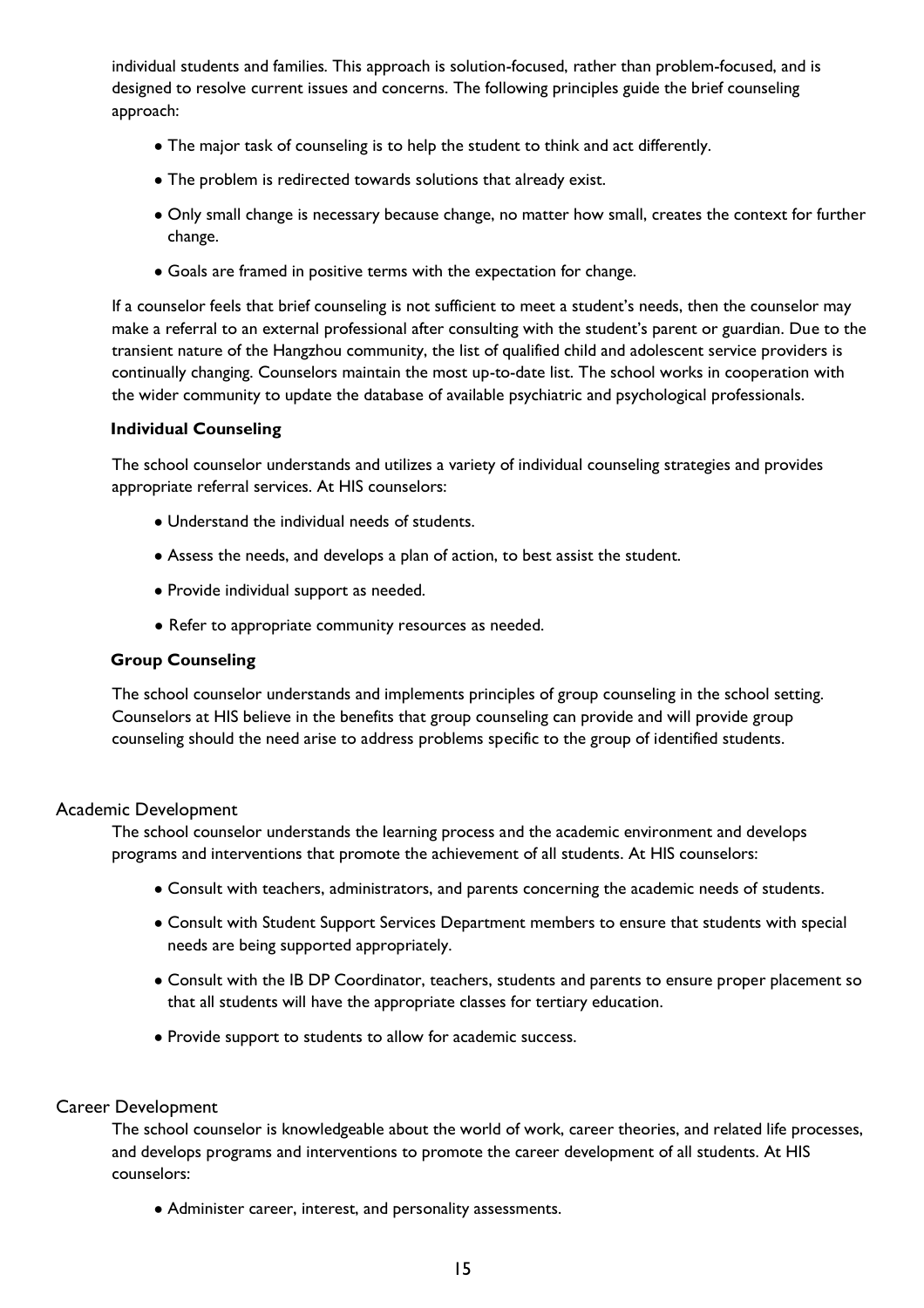- Facilitate the exploration of careers and university majors/courses that support careers.
- Liaise with the IB DP and MYP Coordinators, teachers, students and parents to assist in individual students' subject and program choices in the  $10<sup>th</sup>$  Grade, and subsequently if necessary.
- Advise on appropriate post-secondary placement for desired career training.
- Advise on the college application processes of specific institutions, and/or countries.
- Advise on scholarship programs.
- Ensure that all required documentation, including parents' personal financial documents, are submitted to institutions in a timely manner.

#### Personal/Social Development

The school counselor understands the developmental needs of the school-aged population and develops programs and interventions that promote optimum personal and social development.

Personal and Social Education is integrated into the IB PYP program in the early years and primary school. The counselor provides additional classes for K to 5 on topics such as self-awareness, self-management, interpersonal skills, skills for building relationships and expectations of behavior.

In the secondary school Personal and Social Education is delivered through the Advisory system by advisors, counselors and external experts. The scope and sequence of the content of the program is determined developmentally and is designed jointly by the IB MYP Coordinator and the Middle School Counselor.

#### Individual Student Planning

The school counselor understands and uses a variety of strategies to encourage students' development of academic, personal/social, academic and career competencies. At HIS counselors:

- Are available for individual meetings with students and parents to address developmental, academic, social, behavioral, emotional, and academic needs.
- Create and monitor a plan of action to ensure the success of each student.
- Provide one-on-one university counseling throughout the application process.

#### **Consultation**

The school counselor understands various consultation models and maintains collaborative relationships within and outside the school community. At HIS counselors:

Regularly consult with administration and teachers to ensure that students' needs are being met:

- Consult with parents as necessary.
- Consult with community professionals as necessary.
- Consult with university admissions representatives as necessary.

#### Systems Support

The school counselor understands the overall educational system, acts as a facilitator of change, and engages in planning and management tasks needed to support the comprehensive and developmental school counseling program. At HIS counselors:

• Are involved in all aspects of the school community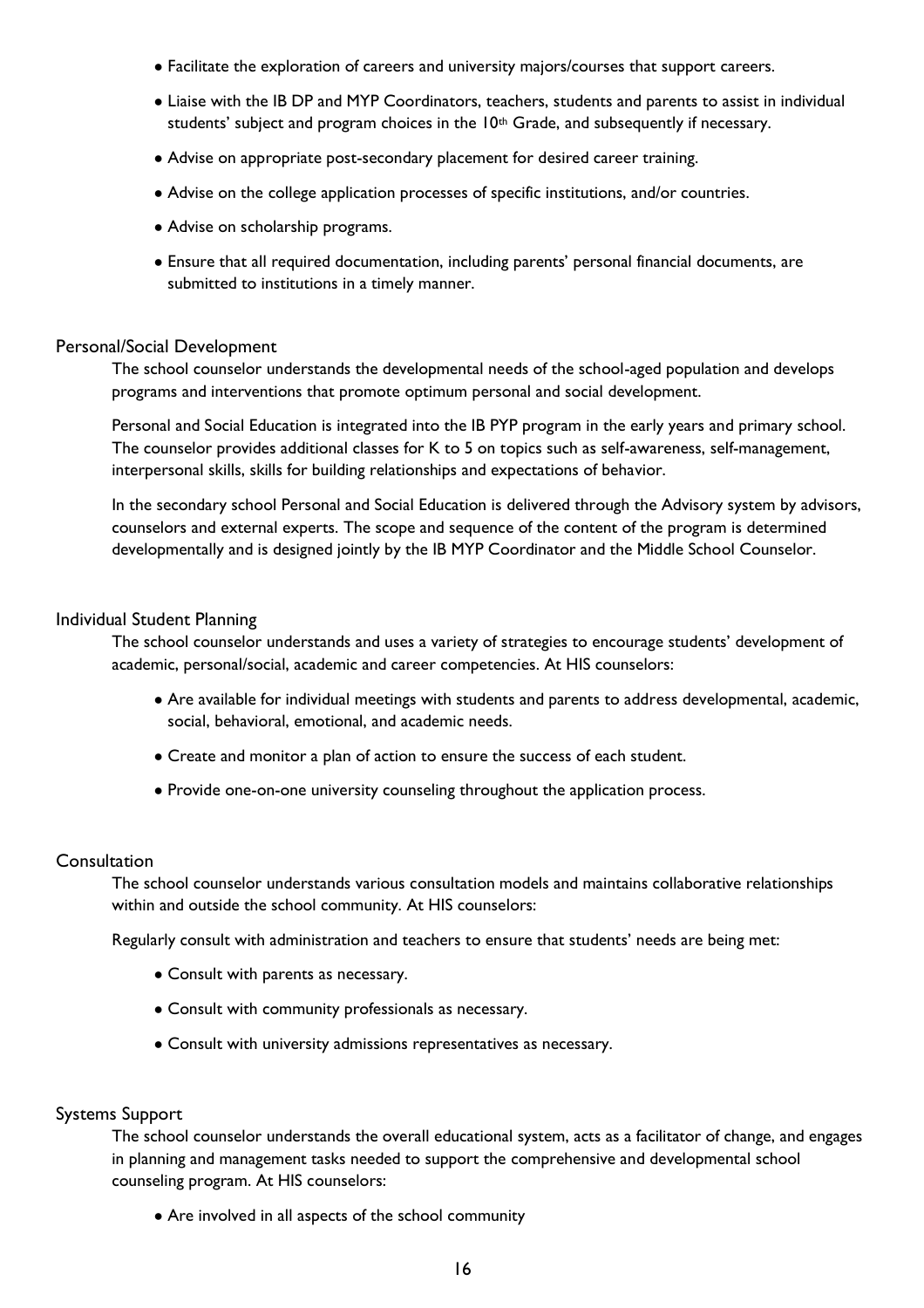- Are members of committees and groups that are responsible for developing and implementing change in the school environment.
- Provide workshops for administration and staff to address the needs of students.
- Regularly undertake professional development to remain up-to-date on issues pertinent to counseling in an international environment.

#### **Assessment**

The school counselor understands concepts and implications of various assessment and evaluative instruments. At HIS College Counselors:

- Evaluates the university and career advising within the school, learns from changing university and workplace practices and published research, and make changes as necessary.
- Demonstrates the ability to interpret standardized tests and utilize the data for planning purposes for students.
- Administers the PSAT/NMSQT to 11<sup>th</sup> grade students.
- Offers the PSAT to students in grade 10.
- Utilizes the PSAT results (and NWEA MAP scores, school grades, and teacher recommendations) as a part of the university planning process.
- Arranges provision within the school for additional college readiness tests including SAT, ACT, Cambridge Assessments, etc.
- Informs students and their parents about external tests that may be required including UKCAT, TOEFL, IELTS, etc.
- May provide academic and cognitive assessments as needed and referred by the learning support team

#### Research and Program Evaluation

The competent school counselor understands the importance of, and engages in, research and program evaluation. At HIS counselors:

- Administers annual surveys to students, staff, and parents to gauge the impact of the counseling program.
- Makes any required adjustments to the counseling program as suggested by the results of surveys.

#### Professional Orientation and Identity

The school counselor understands and actively participates within the profession. At HIS counselors:

- Are involved in the counseling community in Hangzhou.
- Regularly attend workshops and conferences to remain up-to-date on trends in counseling and university advising.

#### Crisis Intervention

The school counselor understands and implements an appropriate response to a crisis and utilizes a variety of intervention strategies for students, families, and the community when facing emergency situations. At HIS counselors: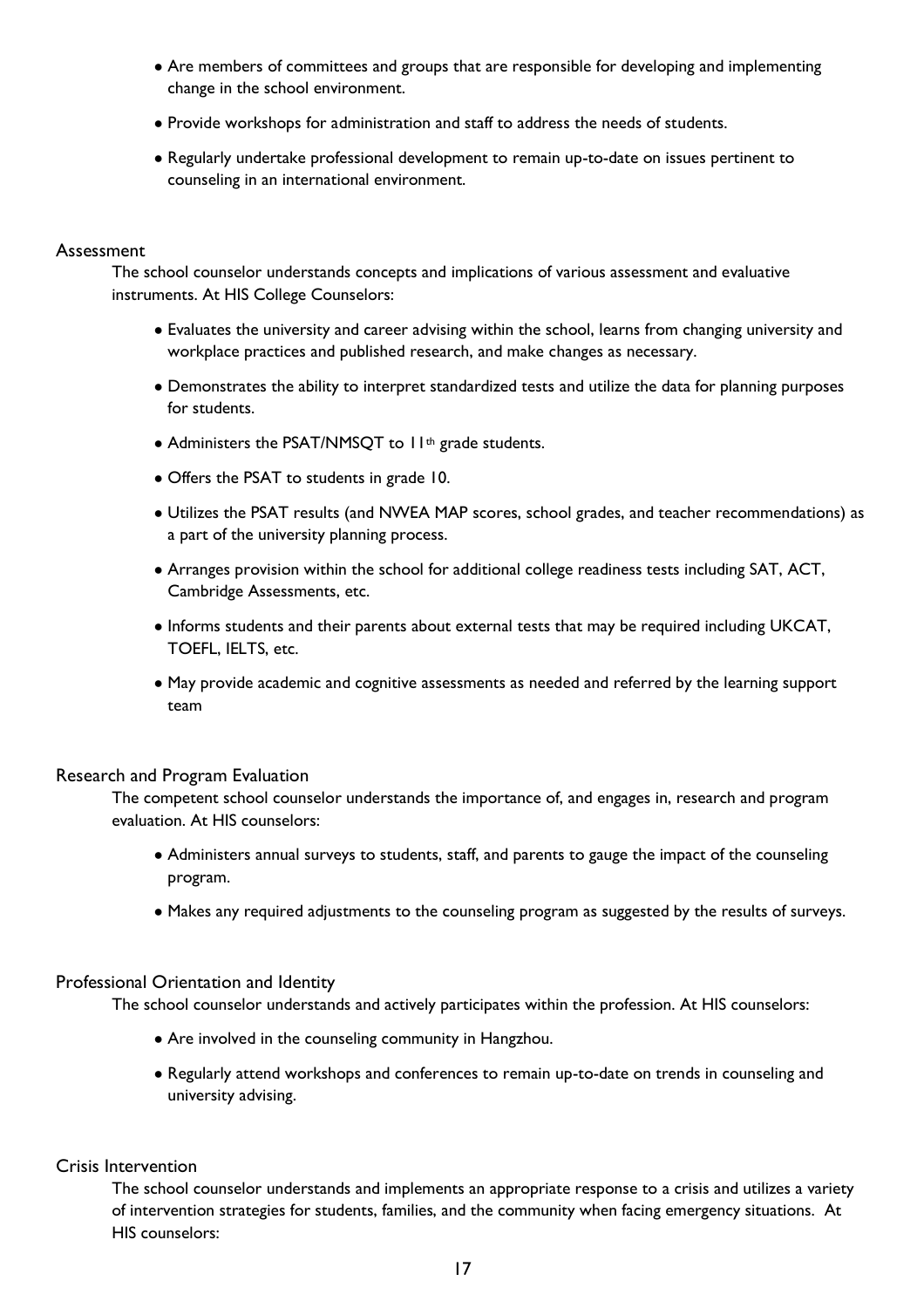- Are available to assist with any crisis (personal or school wide) in accordance with the HIS Crisis Response Procedures
- Have a list of appropriate community resources for referral should the need arise.

## <span id="page-17-0"></span>Referral Process

Students may be referred to the counselor by parents, teachers, coordinators, administration, other students or students may self-refer. When teachers refer, they complete a Jot Form.

Issues pertaining to academic progress may result in a team meeting involving the educational professionals involved with the student. This is referred to a Student Support Team (SST) meeting.

## <span id="page-17-1"></span>Parent Education

The counselors work with parents as well as students. They offer information and resources relating to child and adolescent development and parenting skills, frequently on an individual and needs basis.

Articles are periodically published in the school newsletters, information is sent home, a counseling department section of the school website has been developed, and presentations are offered. (See Appendix 5 for the list of typical presentation topics offered by the counselors.)

## <span id="page-17-2"></span>Transitions and the Buddy System

The counselors and the wider school community help new families adjust to their new school environment. They offer an official orientation session and workshops on transitions. One-on-one counseling is available to assist both students and parents with the transition process.

In secondary school, class buddies are identified to help new students get settled in the first couple of weeks. Ideally, new students are introduced to their class buddies before they arrive at HIS so that they can make contact through email, social media, etc.

In the primary school, teachers assign buddies to new students when they enter the class.

For those families leaving HIS, a transition presentation is given, and counselors meet with students to discuss their feelings about their impending move.

Counselors are also frequently involved with the academic transition from school to school along with the relevant IB Coordinator (PYP, MYP or DP).

There is a transition program designed to assist 12<sup>th</sup> grade students and their families with adjustment to university and independent living.

Counselors also assist with the in-school transitions from elementary campus to secondary campus and grade 5 to 6, and the transition to IB DP in grades 10-11.

## <span id="page-17-3"></span>University/Career Guidance

Each grade 10 student attends taster courses and is personally interviewed (with their parents) and advised by the High School Counselor and the IB DP Coordinator to assist them in choosing the appropriate IB DP or High School program and subjects for Grades 11 and 12. The counselor meets with all students and their parents to advise and guide them through the university application process (or other post-secondary opportunities). Meetings generally begin to take place from Grade 10 onwards. Some university information is presented in a group format during formal presentations, and university representative visits.

The services provided are as follows: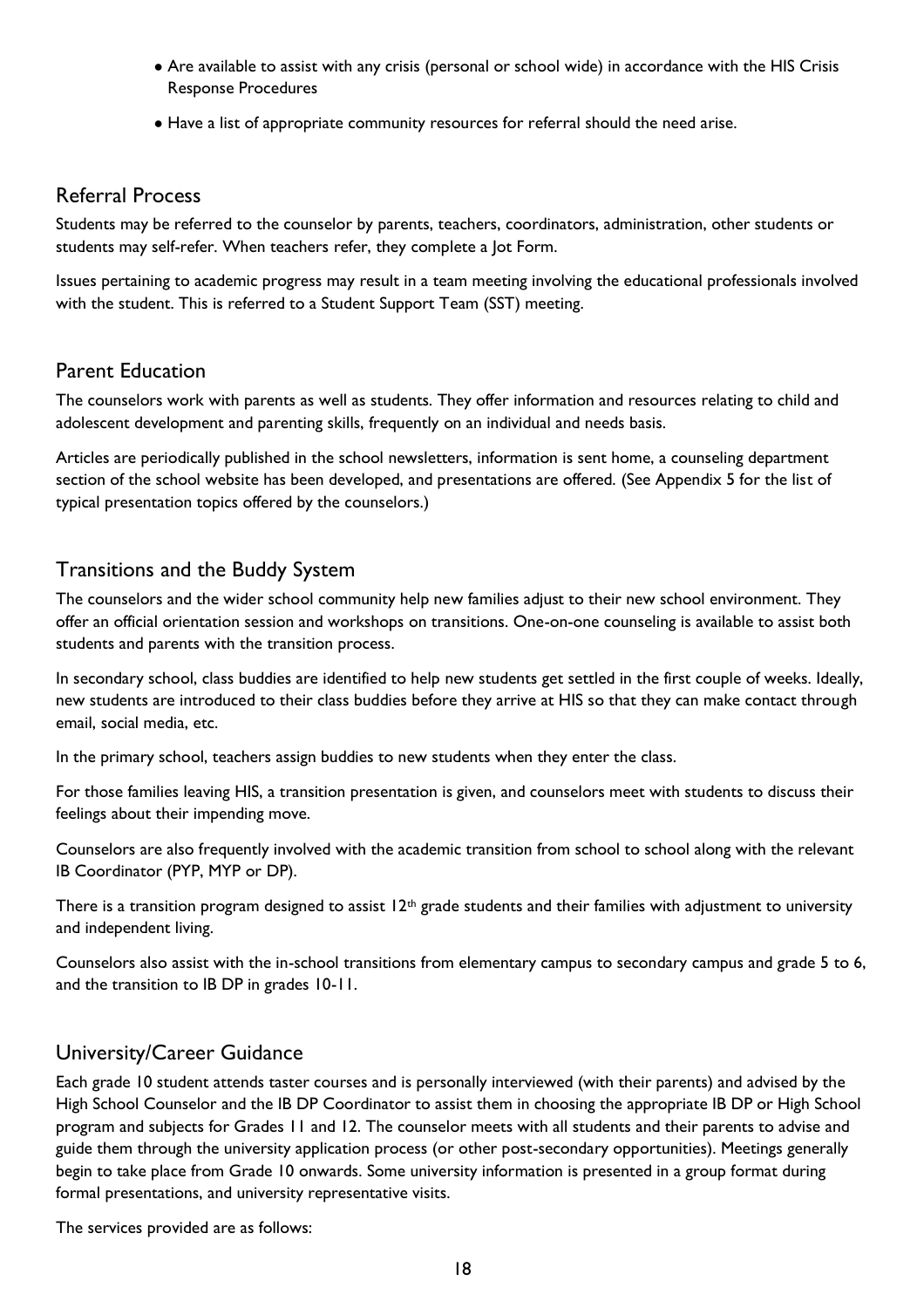- Grade 11 and 12 program and course selection (with the IB DP Coordinator);
- Introduction to international university admissions processes
- Parent information sessions concerning international university admissions processes and transitioning to university
- Career assessments
- Personality & strengths inventories
- University exploration
- Finding a "best match" for each student
- Scholarship search
- Coordinating university admission representative visits to HIS campus
- Essay writing
- Personal statement writing
- Curriculum Vitae (Resumé) and Letter of Intent writing
- Assistance with obtaining letters of recommendation
- One-on-one parent meetings to discuss the application process
- One-on-one student meetings throughout the exploration and application process
- Transcript requests for university applications
- Assistance with financial aid applications
- Mailing or uploading application materials at specified times
- College test requirement advice
- Student study visa advice
- Transition to university activities and information
- Assistance with GAP year decisions

Should students decide to take a GAP year, the counselor will still assist them with their university application process.

Most students apply to universities in the US, UK, Canada or Asia; however, the HIS Counselors can assist with advising and the submission of applications all over the world.

### <span id="page-18-0"></span>**Transcripts**

Transcripts are produced by the upper school counselors. Should a student wish to transfer schools the HIS transcripts and other school documentation are available upon request. Requests should be made through the Admissions Office (admissions@his-china.org). Transcript and school documentation requests for university applications are made through the College Counselors.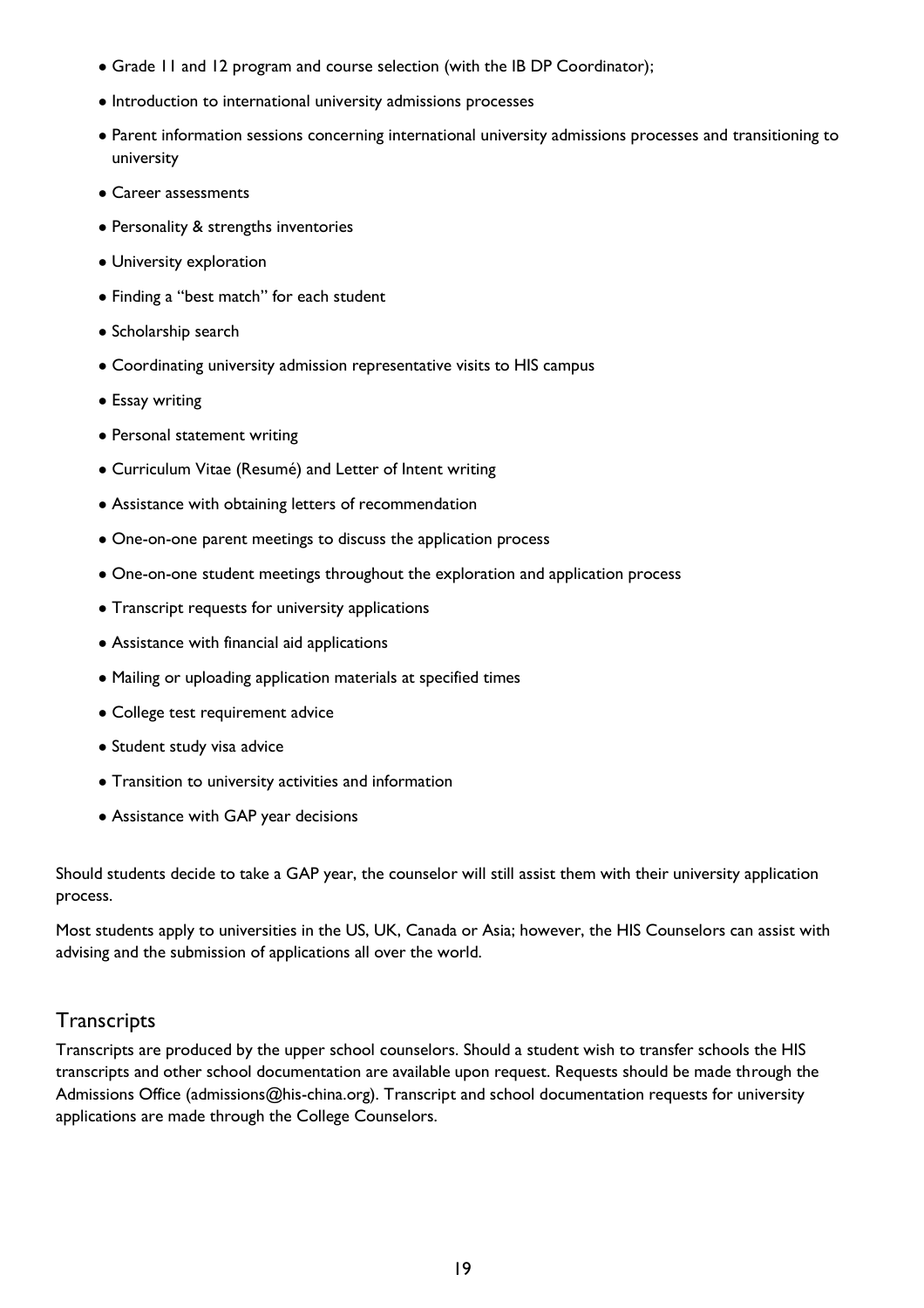# <span id="page-19-0"></span>Speech and Language Services

## <span id="page-19-1"></span>Introduction

Speech and Language Therapy (SLT) is a paid service offered at HIS by a qualified Speech Language Therapist. Speech services are required to help a person learn to make specific speech sounds or so that they can be better understood when orally communicating. Sometimes this occurs when a child has trouble pronouncing certain sounds or may have a lisp or stutter. Our speech therapist can help our students learn to communicate more effectively and clearly. Language therapy often has to do with developing receptive (understanding) language or expressive (being able to express thoughts) language in students. We can also support social communication issues through speech/ language therapy.

## <span id="page-19-2"></span>Referral Process

A teacher, parent, administrator or the student themselves can refer to the Speech-Language Therapist. After observations, screenings and assessments, the therapist will determine whether or not SLT (speech-language therapy) is needed. This service can be provided at HIS for an additional fee.

## <span id="page-19-3"></span>Entry and Exit Criteria

Once it is determined that a student meets the criteria for SLT, the therapist, teacher, parents and students (if appropriate) will develop a plan and determine appropriate goals. Once goals are met, the team may decide that SLT is no longer needed.

## <span id="page-19-4"></span>Assessment, Monitoring, and Reporting

As is the case with all extra support at HIS, SLT starts with referral and assessment to see if there is a need. As such, there is continuous progress monitoring done by the therapist as the sessions progress. Official reports will be sent at the semester, but parents often receive updates weekly from the Speech-Language Therapist on their child's progress.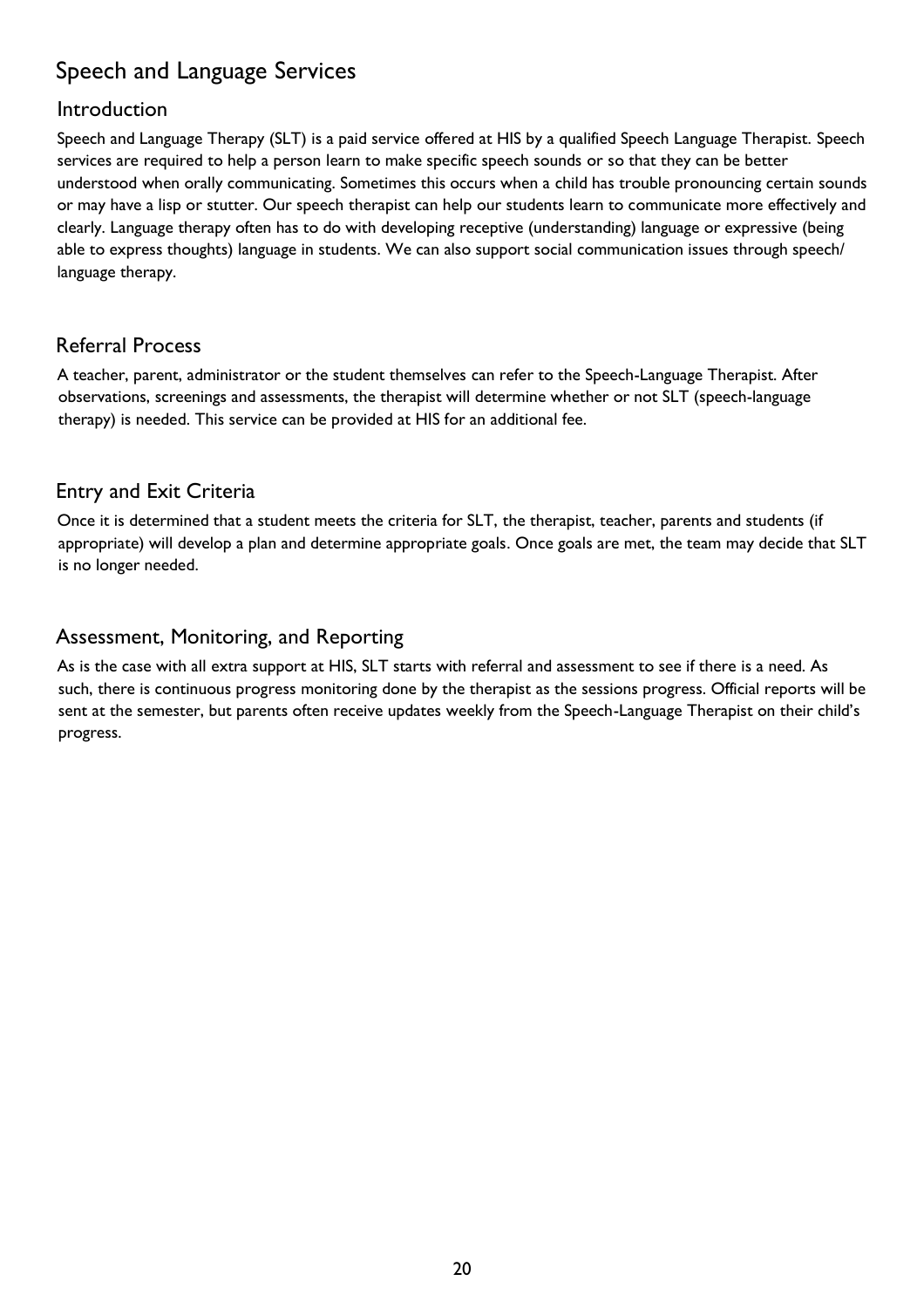## <span id="page-20-0"></span>Occupational Therapy

Occupational Therapy (OT) is occasionally to improve a person's ability to perform daily activities. This can include improving motor skills, visual perceptual skills, helping manage sensory needs or attention needs.

An Occupational Therapist may do this by helping with:

- physical abilities like strength, balance and coordination
- mental abilities like memory, coping strategies, organizational skills
- materials or devices that can be used to participate in activities like furniture, utensils, tools or clothes
- physical setup of classrooms, workspace or other environment

While HIS does not currently have an Occupational Therapist on staff, we are able to help refer families to OT services in Hangzhou if the Student Support Team or parents feel these services are needed.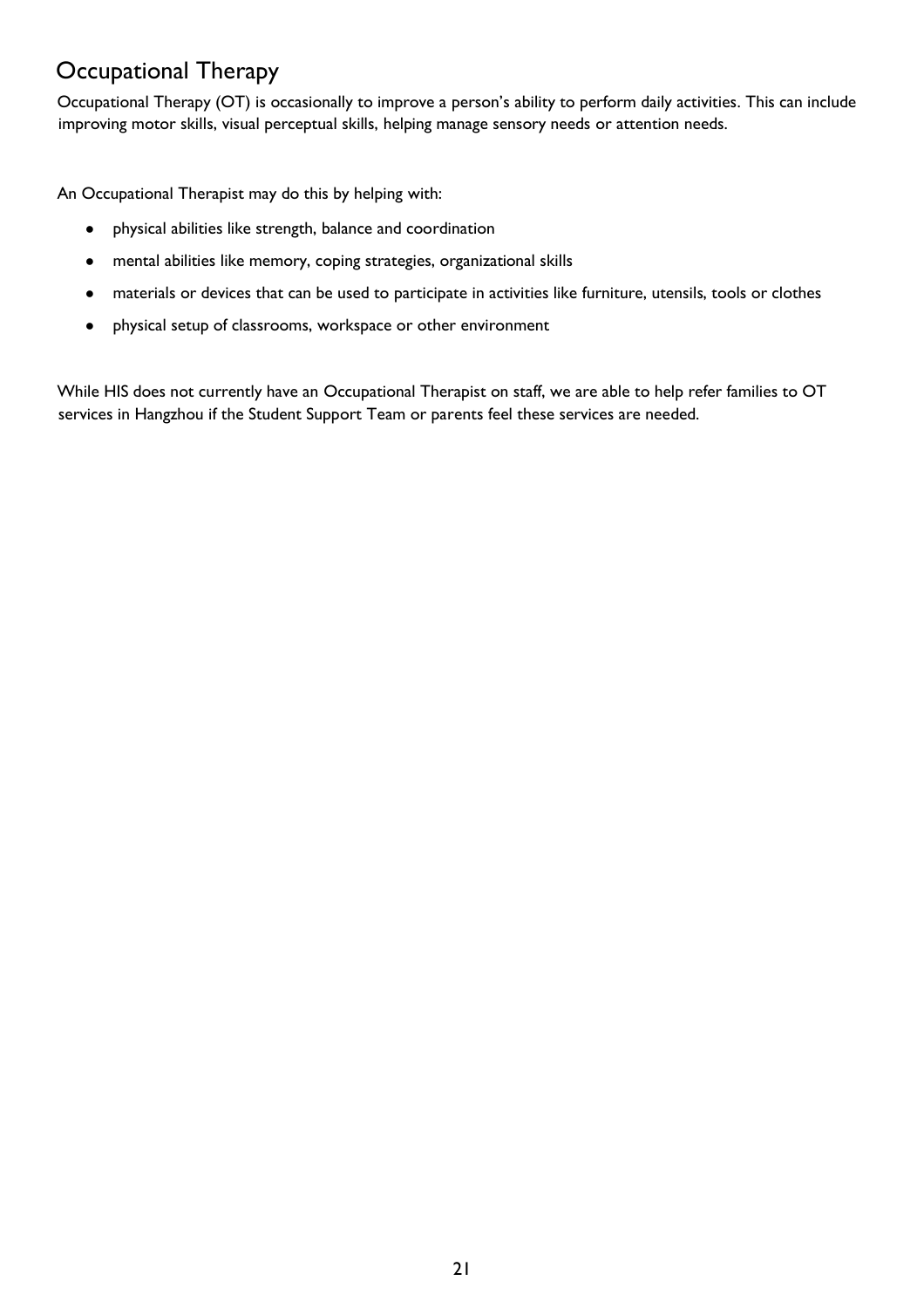## <span id="page-21-0"></span>Differentiated Learning

## <span id="page-21-1"></span>What is Differentiated Instruction?

Differentiated instruction is a mindset more than a set of strategies, an approach to the existing curriculum, rather than a new curriculum. Teachers differentiate content, process, products, and the learning environment, employ continuous individual formative assessment and incorporate flexible grouping; all this when implemented has proven differentiated instruction to be very successful in allowing all students to grow, learn and succeed.

"Differentiation refers to a wide variety of teaching techniques and lesson adaptations that educators use to instruct a diverse group of students, with diverse learning needs, in the same course, classroom, or learning environment" (Abbott, 2014). When teachers differentiate their instruction, they tailor curricular content and teaching methods to match each student's individual needs, whether the student needs learning support, is solidly keeping pace with the curriculum or is seeking to go beyond. The supportive and flexible learning environment at HIS is perfect for the implementation of differentiation.

## <span id="page-21-2"></span>Goals of Differentiation

Classroom teachers' efforts must be to challenge and support each individual student's learning. Classroom teachers engage individuals and small groups using a variety of teaching strategies creating learning experiences that meet each child's needs. The objective of differentiated instruction is to maximize each student's growth and individual success by meeting each student where he or she is rather than expecting students to modify themselves for the curriculum (Hall, 2002).

Classroom teachers differentiate four classroom elements based on student readiness, interest, and learning profile:

- ●Content: information that each student needs or wants to learn and how the student will get access to that information
- Process: activities in which each student engages in order to make sense of, master, or expand the content
- Products: culminating projects that ask the student to rehearse, apply, and extend what he or she has learned in a unit
- Learning environment: the feel and dynamics of the classroom.

#### Effective Differentiation is not

- a one size fits all approach
- giving some students more work and giving other students less work
- creating 20 different lesson plans for 20 different students
- teaching to the middle
- a formulaic approach to instruction

#### <span id="page-21-3"></span>Role of the Classroom Teacher

- Know their students- this includes strengths and weaknesses, languages spoken, nationality, culture, interests, learning preferences, prior knowledge, background information
- Know the curriculum- teachers need to know the essential concepts, knowledge and skills students need to learn. They also need to be clear about why the students need to know these.
- Develop a range of effective strategies- strategies should be research based and chosen explicitly to meet the need of each of the students.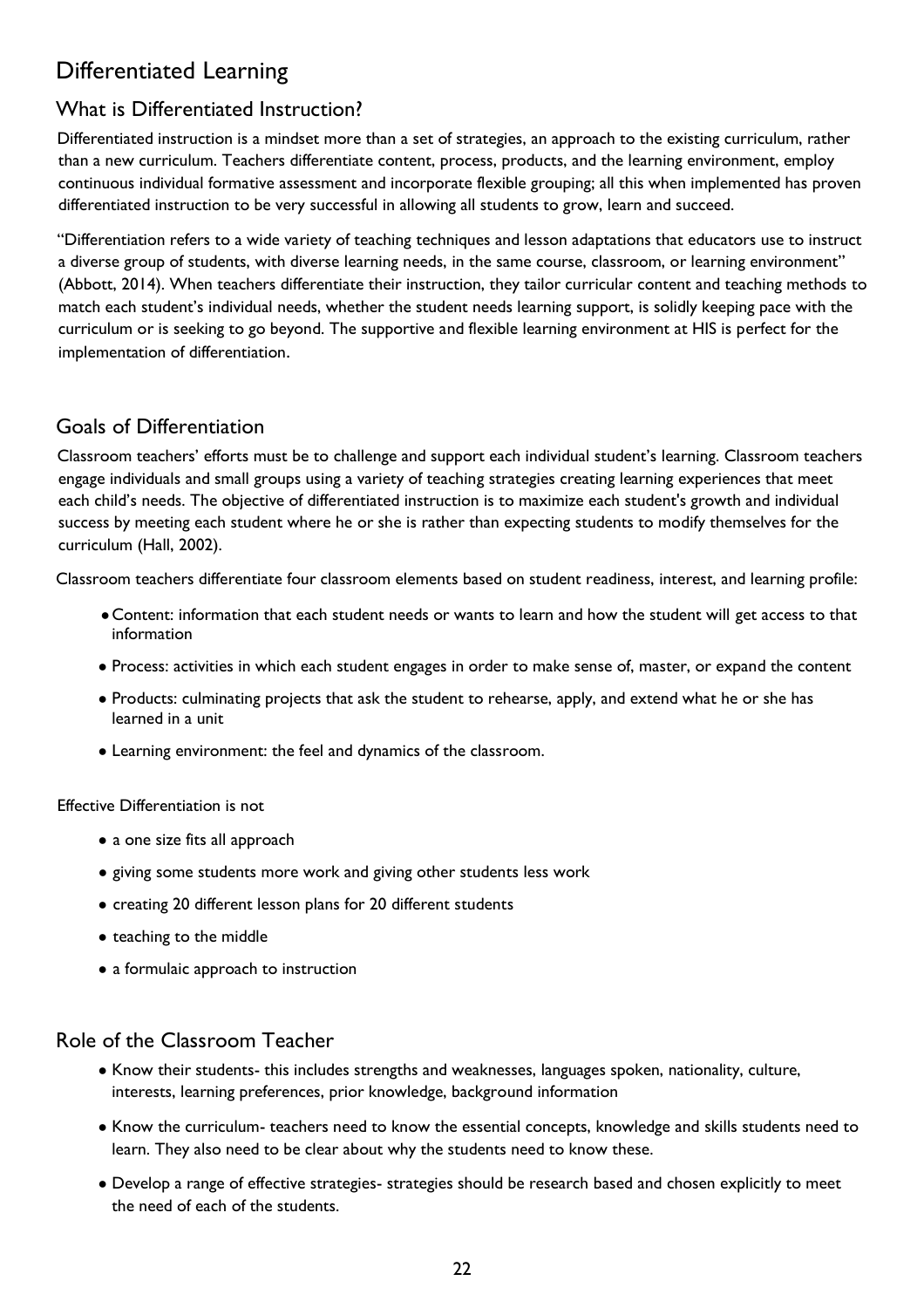● Use effective assessment- choose from a range of formative and summative assessments to inform instruction and the student's learning.

## <span id="page-22-0"></span>Six Strategies that HIS Teachers Use to Differentiate Instruction:

- 1. Flexible Grouping: Students collaborate in pairs and small groups whose membership changes as needed. Learning in groups enables students to be challenged appropriately based on their interest and ability and to observe and learn from one another.
- 2. Choice: Teachers offer students choice in the tasks and projects they complete, which are aligned with learning goals. By negotiating with students, teachers can create motivating assignments that meet students' diverse needs and varied interests.
- 3. Ongoing, Formative Assessment: Teachers continually assess to identify students' strengths and areas of need so they can meet students where they are and help them move forward
- 4. Scaffolding: When teachers scaffold instruction, they typically break up a learning experience, concept, or skill into discrete parts, and then give students the assistance they need to learn each part based on their ability and learning needs.
- 5. Independent Work: Students work independently on different tasks and projects suited to their interests and abilities in order to achieve learning goals.
- 6. Pre-Assessment: Teachers design and administer pre-assessments to determine a student's knowledge, understanding and skill prior to the unit of study. Teachers use the results of these, assessments to tailor instruction to meet student needs and prevent covering material that students already know.

## <span id="page-22-1"></span>Final Comment

Differentiation is not easy; it is complicated and time consuming. A classroom teacher can differentiate instruction more effectively when working with colleagues to brainstorm, plan, implement, review and reflect. Consequently, members of the HIS faculty are deeply committed to collaborating with colleagues who teach in their department, grade level, and team to help meet each individual child's needs.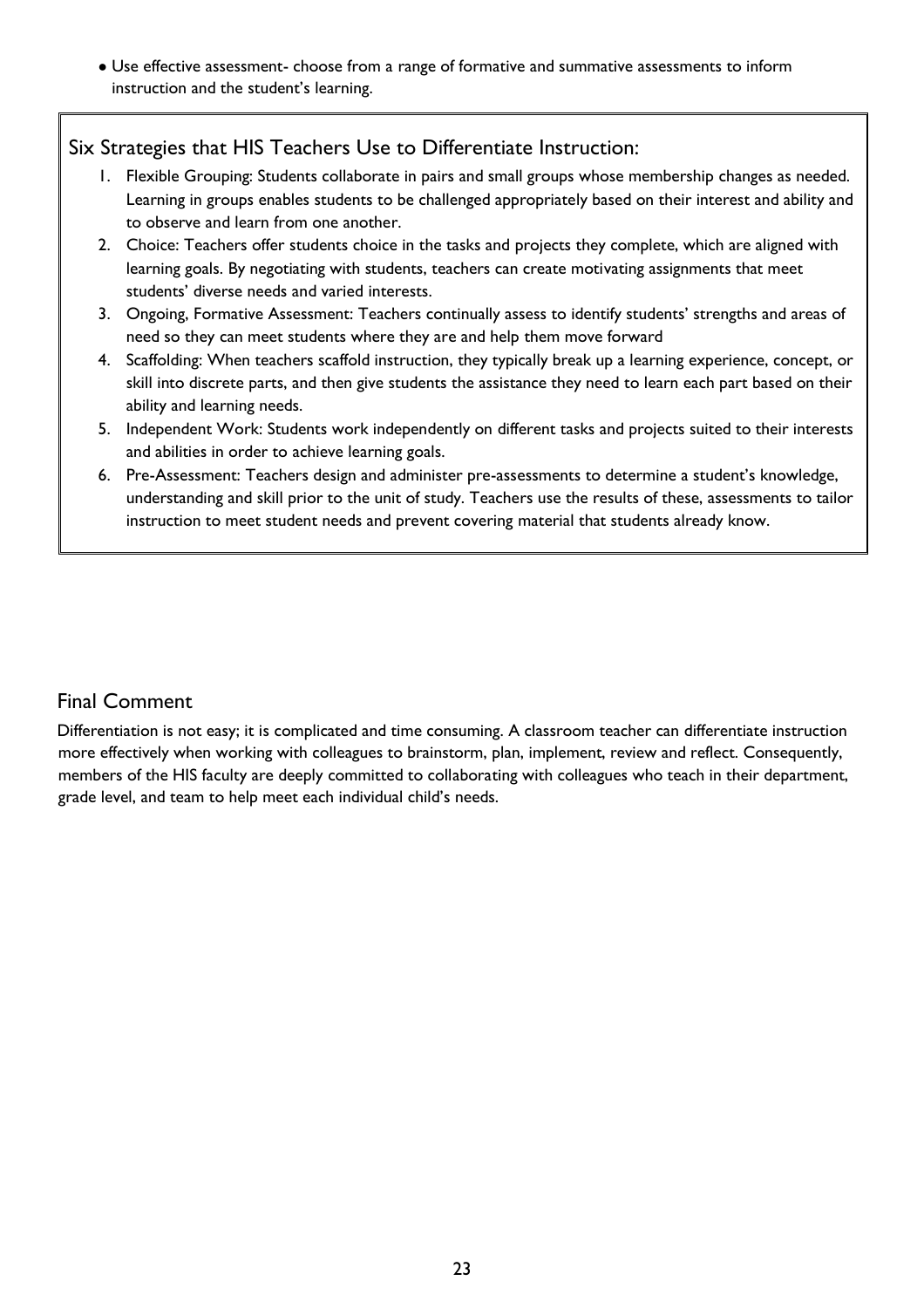## <span id="page-23-0"></span>Contact Details

- Ms. Nada Werner, Director of Student Support Services Email: nadawerner@his-china.org
- Dr. Ryan Bull-Beddows, Upper School Psychologist and Counselor Email: ryanbull-beddows@his-china.org
- Ms. Katie Foster, Upper School Learning Support and ESOL Teacher Email: kfoster@his-china.org
- Ms. Dominique Bull-Beddows, Upper School Learning Support and ESOL Teacher Email: dominiquebull-beddow@his-china.org
- Mr. Andrew Werner, Upper School Learning Support and ESOL Teacher Email: andrewwerner@his-china.org
- Ms. Lora Lee, Lower School Psychologist and Counselor Email: loralee@his-china.org
- Ms. Lainie Chandler, Lower School Learning Support and ESOL Teacher Email: lchandler@his-china.org
- Mr. Andrew Lawrence, Lower School Learning Support and ESOL Teacher Email: alawrence@his-china.org
- Mr. Simon Dobson, Lower School Learning Support and ESOL Teacher Email: sdobson@his-china.org
- Ms. Patricia Shomo, Lower School Learning Support and ESOL Teacher Email: pshomo@his-china.org
- Ms. Laura Perez, Lower School Learning Support and ESOL Teacher Email: lauraperez@his-china.org
- Ms. Kylie Willoughby, Speech Language Therapist and ESOL Teacher Email: kyliewilloughby@his-china.org